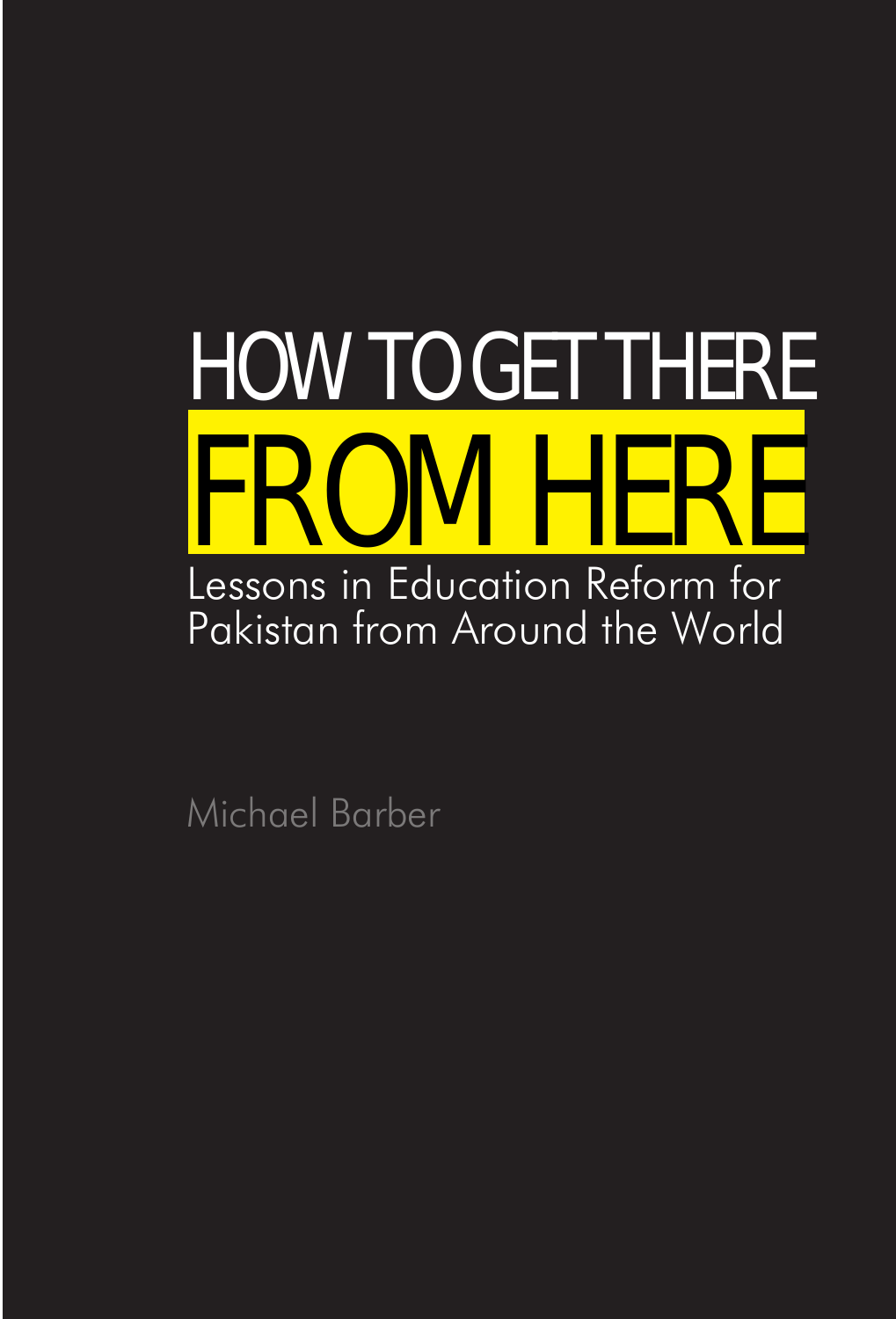Published by the Pakistan Education Task Force as part of its March for Education campaign, raising the profile of the education emergency in Pakistan.

Copies of this pamphlet can be downloaded from http://educationemergency.com.pk/ or http://pakistaneducationtaskforce.com/

This work is licensed under the Creative Commons Attribution 3.0 Unported License. To view a copy of this licence, visit http://creativecommons.org/licenses/by/3.0/ or send a letter to Creative Commons, 171 Second Street, Suite 300, San Francisco, California 94105, USA.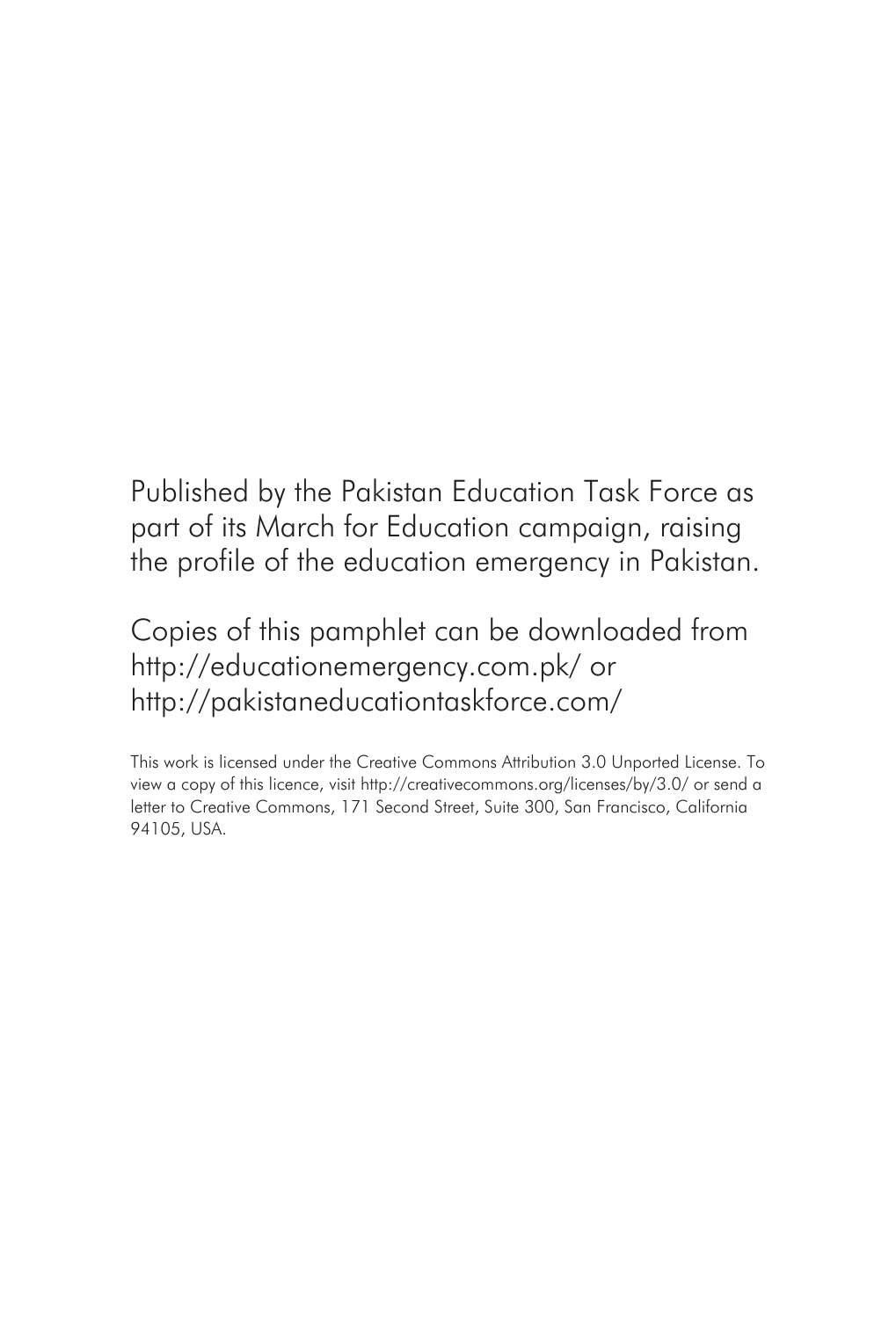# Table of Contents

| One: Two possible futures 4       |  |
|-----------------------------------|--|
|                                   |  |
| Three: Rising to the challenge 18 |  |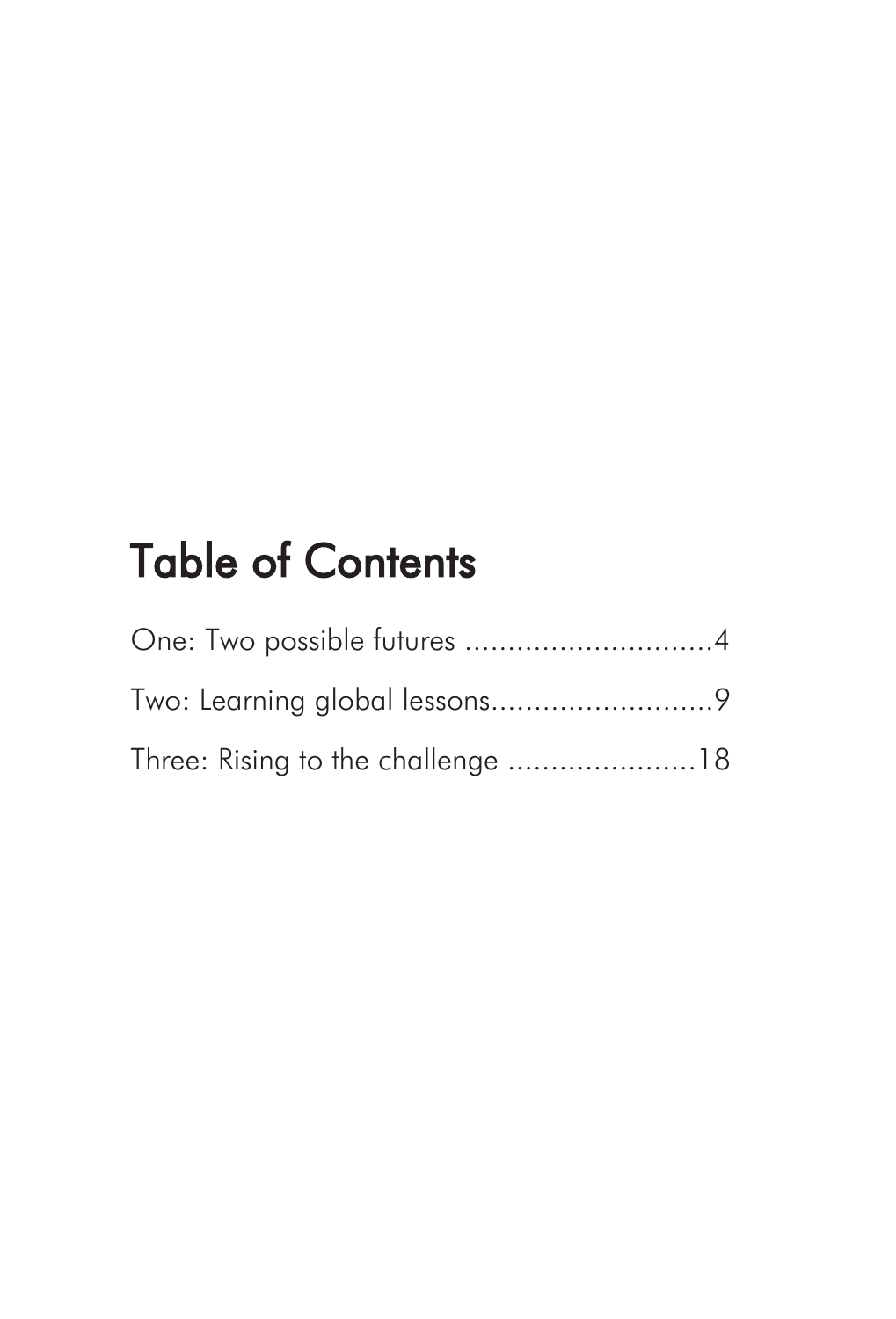One

# Two Possible Futures

magine Pakistan in mid-21st century. Currently,  $\parallel$  it has 180 million people; by then it will be 340 million and, unlike India and China, its population will still be rising. It will be a young country at a time when most of the rest of the world will be ageing.

In one future, the opportunity this offers will be seized. It is possible to imagine Pakistan as an economic powerhouse, helping to fuel sustainable, global economic growth. Of course, there is another future for Pakistan in which the size and youth of its population become a burden rather than an asset a threat not an opportunity. This second future, it goes without saying, would be devastating for Pakistan and deeply problematic for the global community.

What will determine which of these futures for Pakistan will unfold? A number of factors will play a part,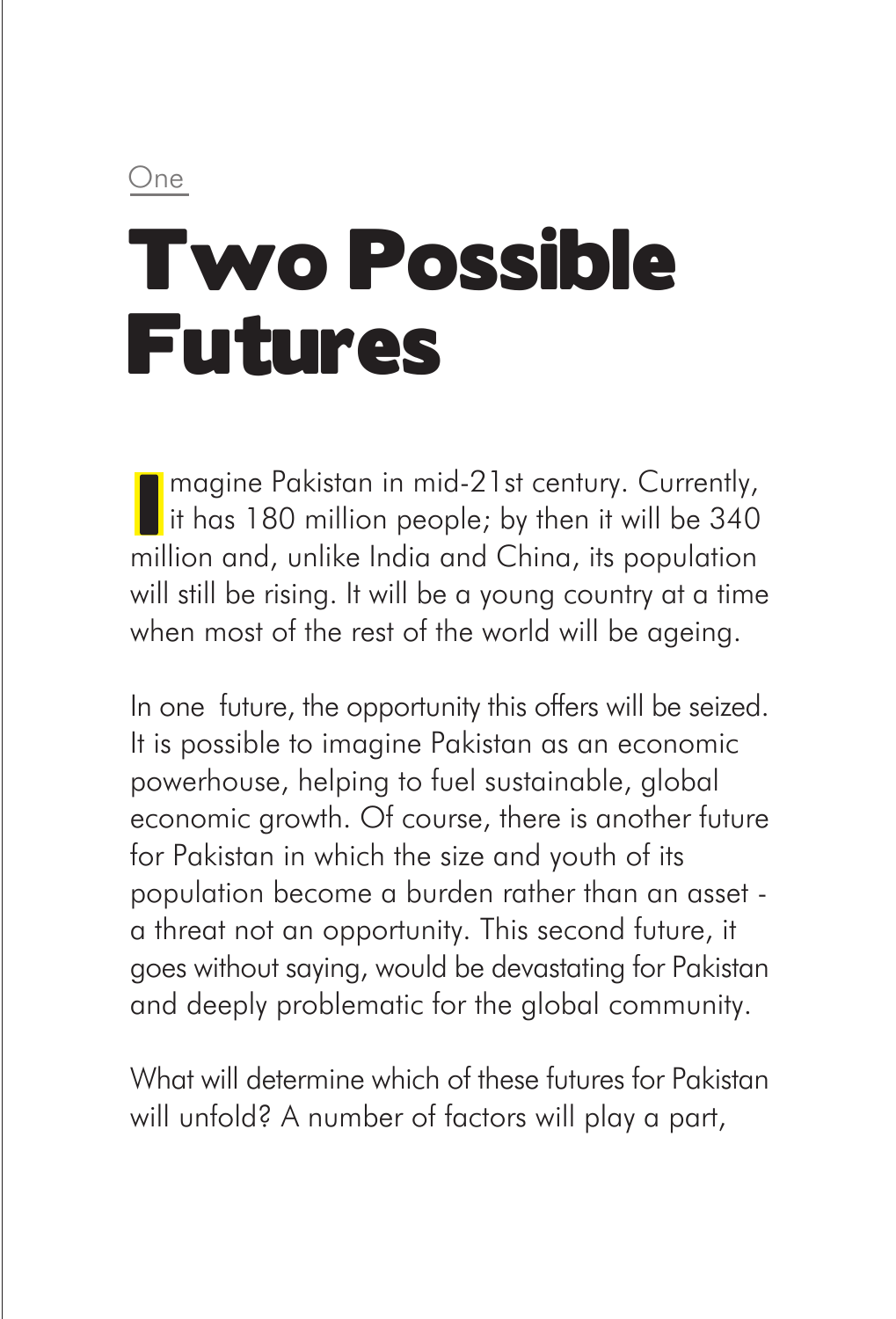including regional and global geopolitics, but what has struck me so forcibly in conversations I have had with business, community and political leaders in Pakistan over the last year is that, with one voice, they say the single most important factor will be education.

At present, Pakistan is without a good education system. Indeed, if we are to speak plainly - as the times require - we must admit that the current education system is very poor indeed. Consider the following facts:

> • One-third of primary age children, a larger proportion of girls than boys, are not in school at all.

• Around 35% of those children who do attend school and make it to grade 3 cannot do single digit subtraction.

• Each day around a quarter of the country's teachers do not turn up to school.

• Government school facilities are very poor 60% have no electricity, and 34% no drinking water.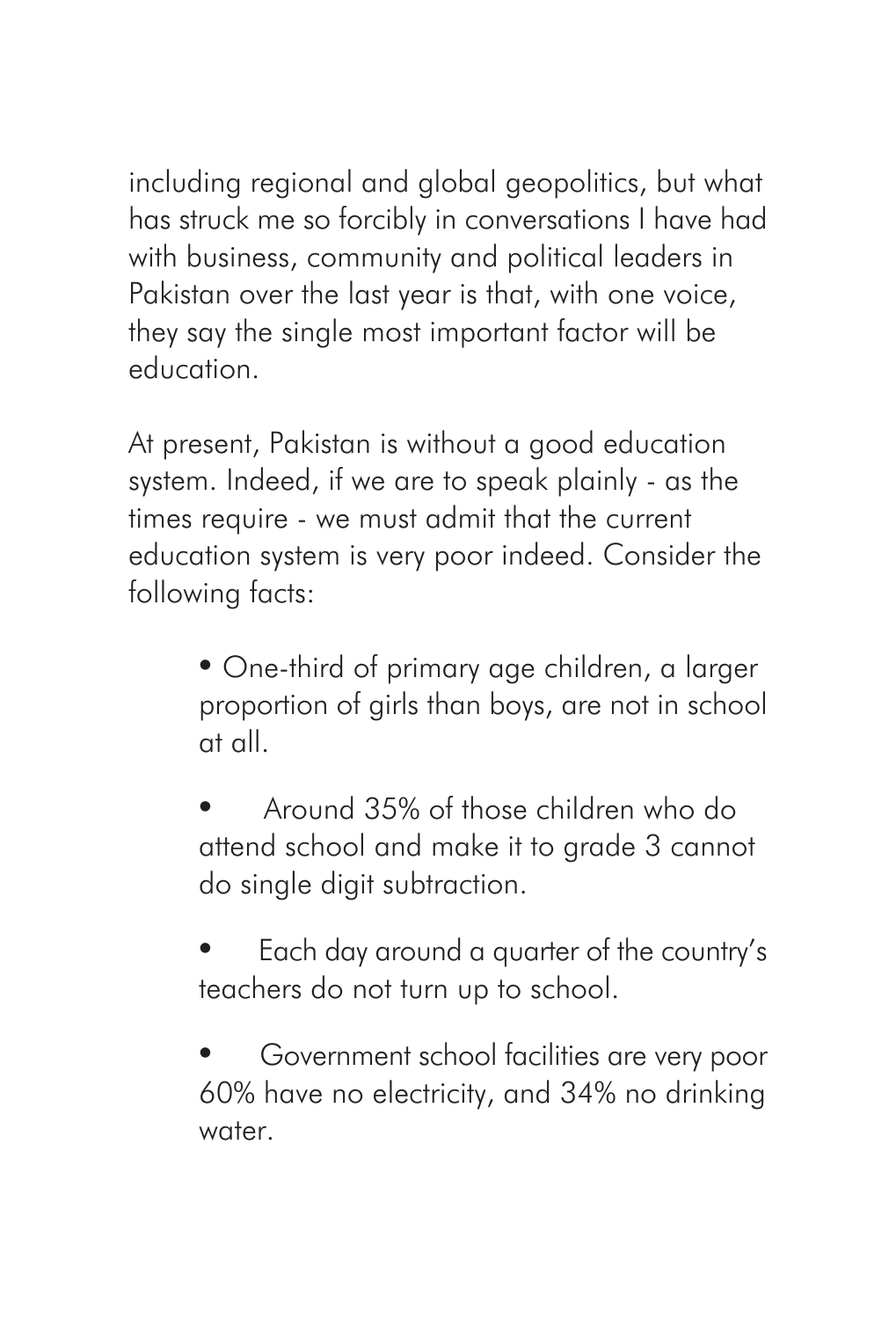The low-cost private sector delivers better performance than the government schools at around a quarter of the unit cost.

• Karachi, a city of around 16 million people and four million children of school education age, has just 600,000 children enrolled in public schools and up to two million more in low-cost private schools. This suggests perhaps a million children unaccounted for; Karachi, it seems likely, can lay claim to the unenviable title of the worst educated megacity on the planet.

Of course, even against this desolate background, there are isolated examples of wonderful public schools such as the one I saw in the dusty, litterstrewn Karachi suburb, Gadap, where a principal of 17 years was sustaining high standards through sheer force of personality. But we have known for years the individual hero head, while wonderful, can never be, by definition, the solution to a system's problems. And the system, according to global rankings, is far behind the developed world. It ranks 163rd (out of 177 countries) on the UN's index of education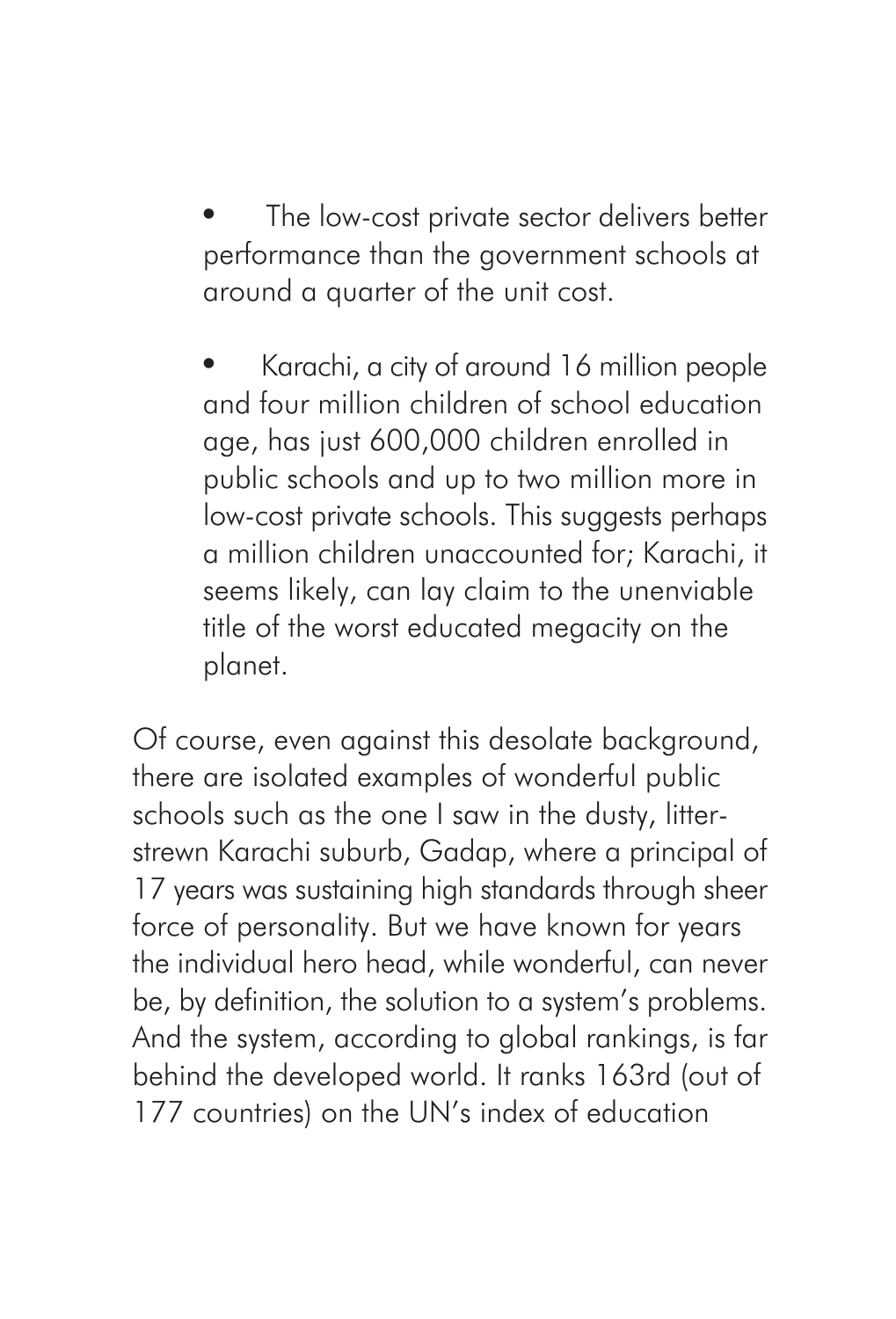systems. It is also behind its own regional neighbours, some of which, at independence, shared a similar starting point.

However poor Pakistan's education system may be now, it would be perfectly possible to successfully transform it over a generation. The fatalism that grips too many of Pakistan's leaders when they consider

the education system needs to be swept away. Recent history provides an eversuccess stories around the world; stories of invigorated can be done"education systems

increasing number of world, we now know "Based on evidence from around the not just that it can be done, but also how it

where sustained reform has liberated and empowered millions of people and transformed economies. Singapore's remarkable story is too easily dismissed as that of a small city-state but the equally remarkable

stories of Korea, Estonia, Poland, Minas Gerais in Brazil, and the progress over the last decade in India - particularly in some very large states such as Rajasthan and Madhya Pradesh - cannot be dismissed.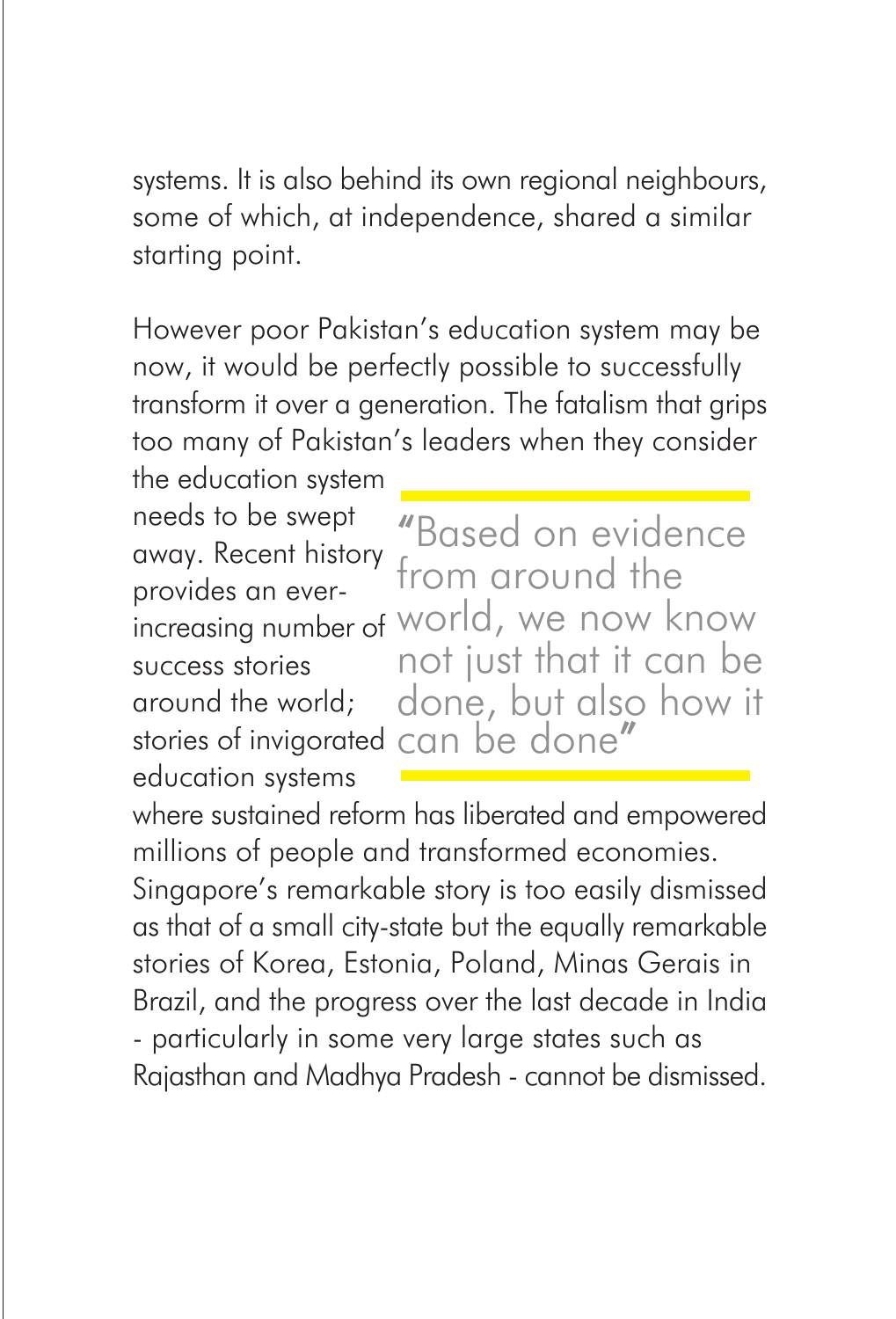Based on evidence from around the world, we now know not just that it can be done, but also *how* it can be done. To seize the opportunity at mid-century, 340 million people will need to be well-educated, able to imagine and innovate, construct and create. It is plainly the case that without a good education system, this will not be possible. Pakistan's leaders need not just to learn lessons from around the world, but to act on them if, this time, it is going to be different.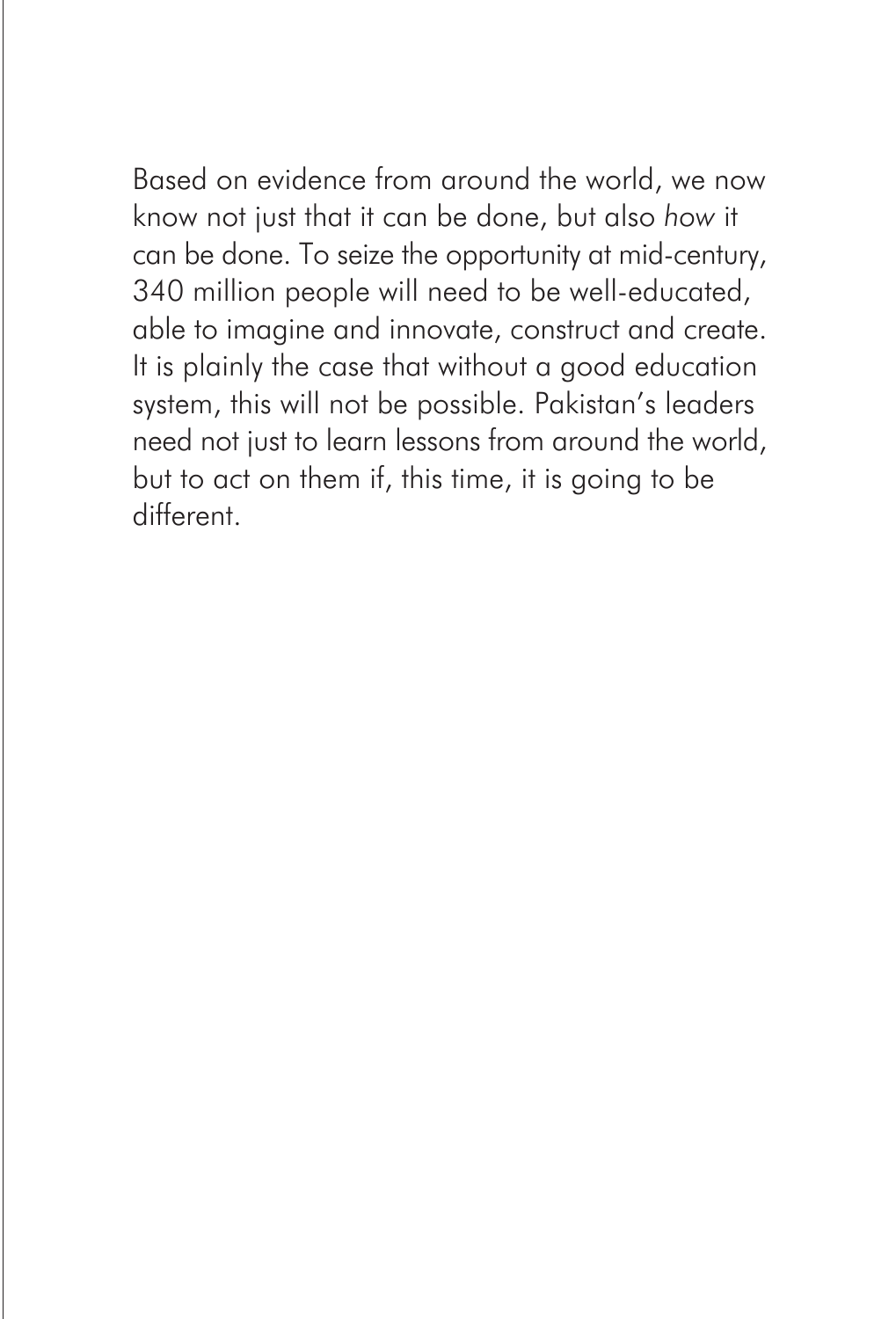# Learning Global Lessons

It is only recently that we have been able to answer  $\blacksquare$  the question: "how does an education system improve?" We know that most education reform programmes fail to deliver results, and that they squander scarce resources and political will along the way.

But what distinguishes those reforms that succeed from the rest? In recent years, my colleagues and I have been studying twenty school systems that have managed to make sustained improvements in the standard of education they offer children. At the end of last year, we published a major report that sets out lessons that the world's most improved education systems can teach countries that wish to design their own reform programmes.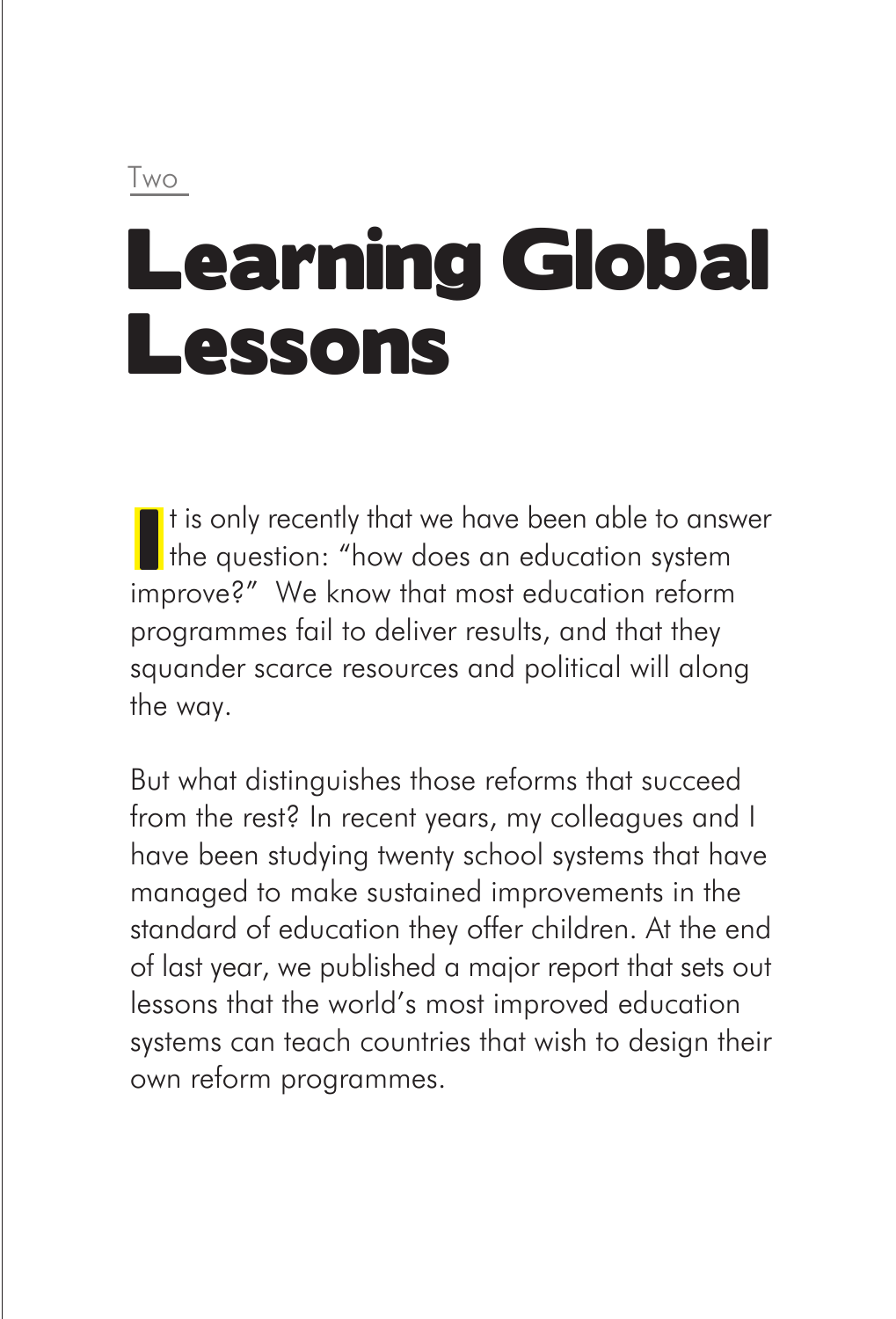Our research explores the experience of school systems that embarked on their reform journey from a variety of different starting points. For Pakistan, most relevant is the experience of those systems in our sample that have successfully moved from poor to at least fair performance. From our analysis, three lessons can be drawn.

First, when education quality is very low, sharply defined programmes are needed to support students in achieving basic standards of literacy and numeracy.

Second, reforms must be sustained over time, with standards only improving if a critical mass of interventions is applied across the system, and with consistency, rigour, and discipline.

And third, the reform process must itself be *ignited*, whether in the wake of a crisis, or after a high-profile report exposes how serious failures are, or when an energetic and visionary leader takespersonal responsibility for delivering change.

Quality is important even in countries such as Pakistan that are still far from offering schooling to all children. Even in the poorest countries, we know that the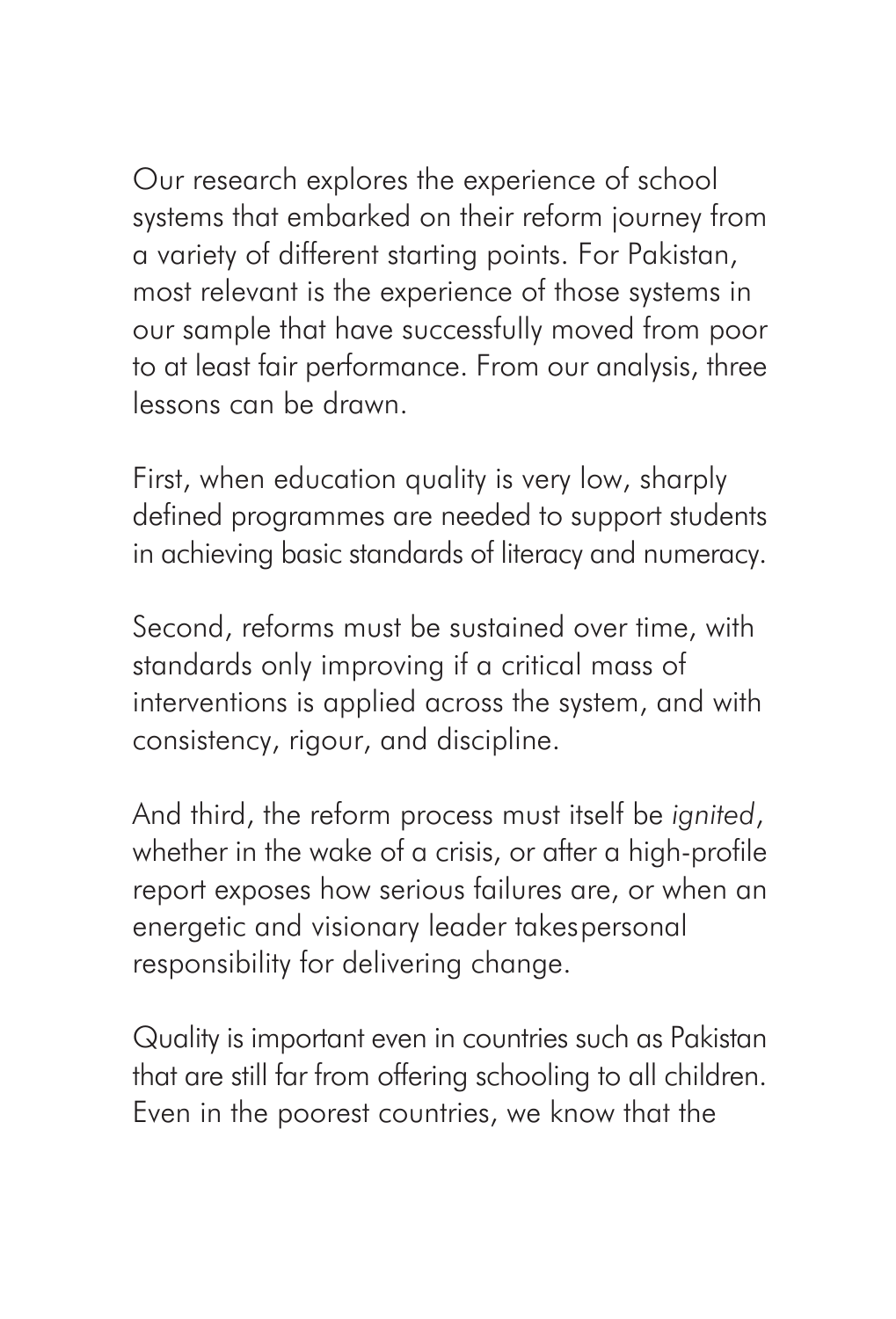moment parents see the possibility of a good education for their child, they seize it. The extraordinary growth of the low-cost private sector across Asia and Africa in the last decade reveals incontrovertibly that as soon as parents have the marginal extra income to afford these low-fee schools, that is what they do if the state is failing to provide.

In Pakistan, as in other countries with failing education systems, the reason so many children are not in school is not lack of will on the part of parents; it is a failure to provide the standard of education families demand:

- Poor school facilities of course, if a school has no toilet, parents will be reluctant to send their children, especially girls, there;
- Poor location of course, if children, especially girls, have to walk far, parents will be anxious;
- Poor experience of course, if when the children do get to school, there is no teacher present, why would we expect parents to keep sending their children there? And, if there is a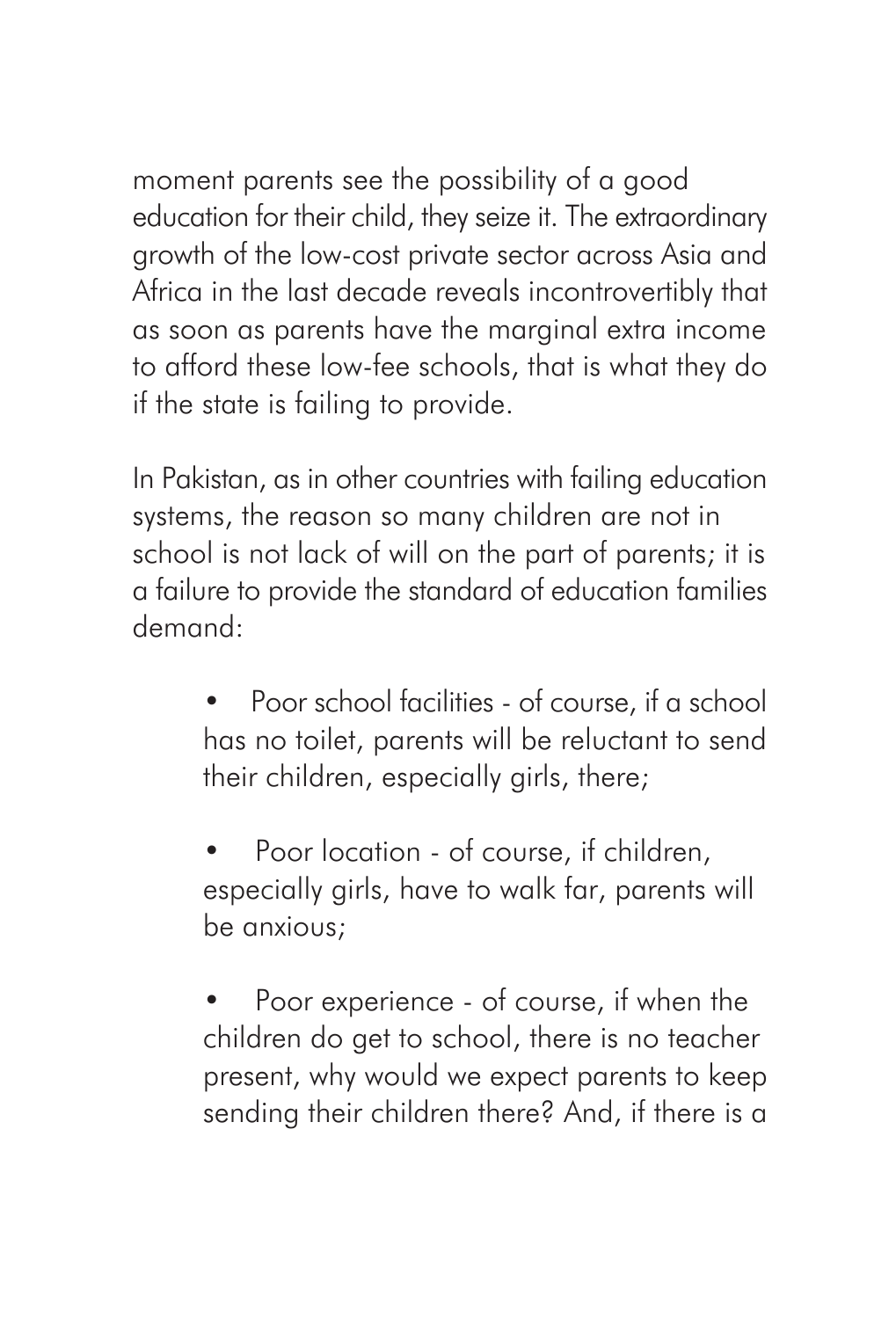teacher there but the quality of the teaching is very poor, again why should we be surprised if parents' (and childrens') enthusiasm wanes?

### Getting the basics right

It is a statement of the obvious, but it bears repeating: ultimately parents send their children to school because they want them to learn.

They are unlikely to remain enthusiastic about a school system that fails to deliver even basic standards. That is why the starting point for reforming a poor school system is setting a goal to ensure that every child learns to read, write, and do at least basic mathematics. Systems on the journey from poor to fair performance:

> • Provide teachers with the motivation and support they need to deliver rapid gains in literacy and numeracy. That means offering scripted teaching materials, coaching on the curriculum, incentives for good teaching, and more classroom time for teaching basic skills.

> • Ensure all schools meet minimum quality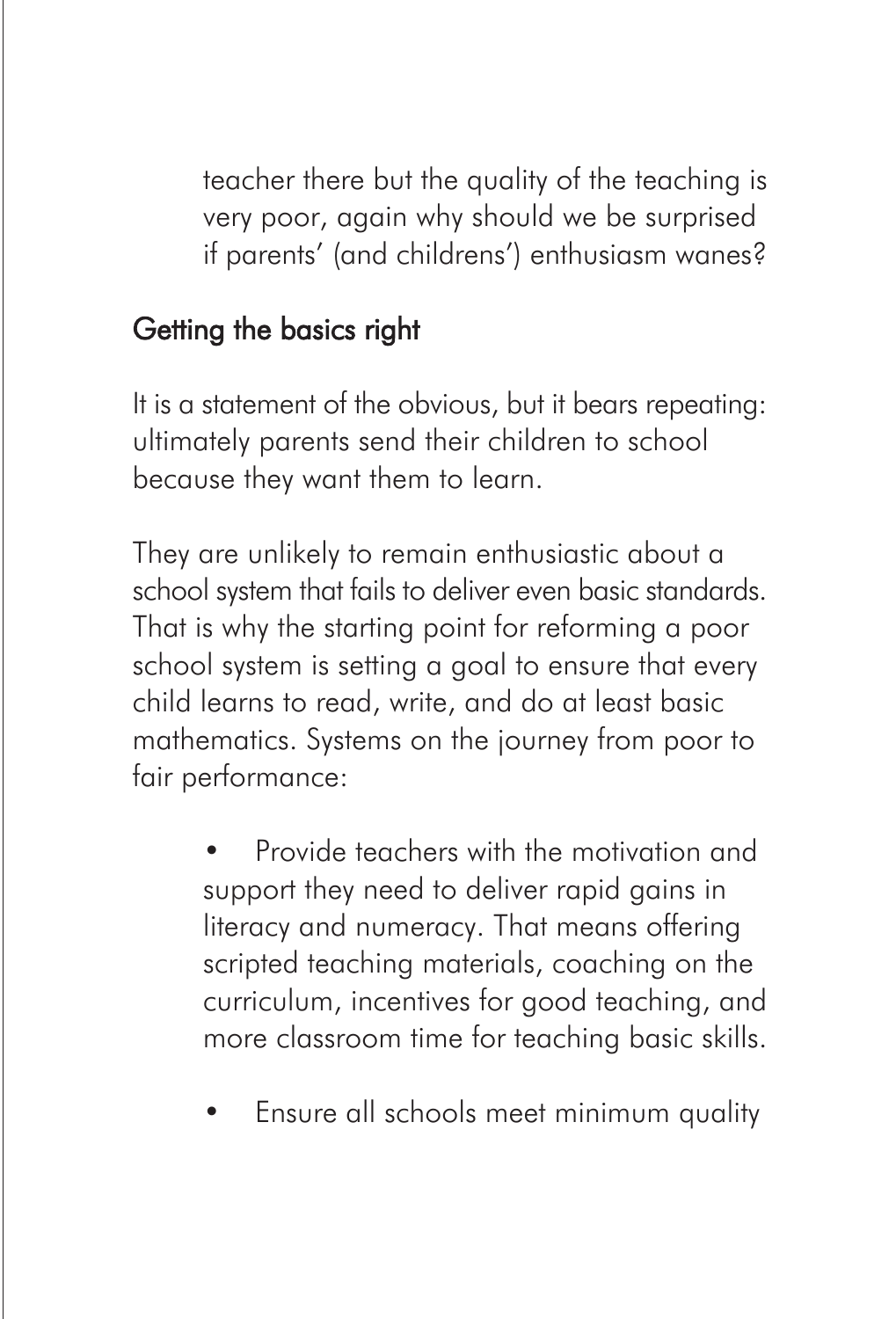standards, by setting minimum targets for learning and monitoring them regularly; making sure facilities are good enough to allow children to learn; giving all students decent textbooks; and providing extra help for low performing schools.

• Making sure there are places available for all students, while providing for students' basic needs (meals, clothing, transport, toilets, etc.) to bring more children into school, while cutting drop-outs and absenteeism.

The results from a determined programme of reforms are remarkable.

Minas Gerais, Brazil's third largest state, has half a million children in primary school. In 2006, an assessment found that fewer than half of 8 year olds had reached the recommended standard for reading. The governor set a goal for improving this to 90% in just four years, with this target translated into school-level targets which were widely communicated to the public. Teachers were provided with lesson plans and workbooks for all their students, and offered sizeable bonuses if their school met its target. 73%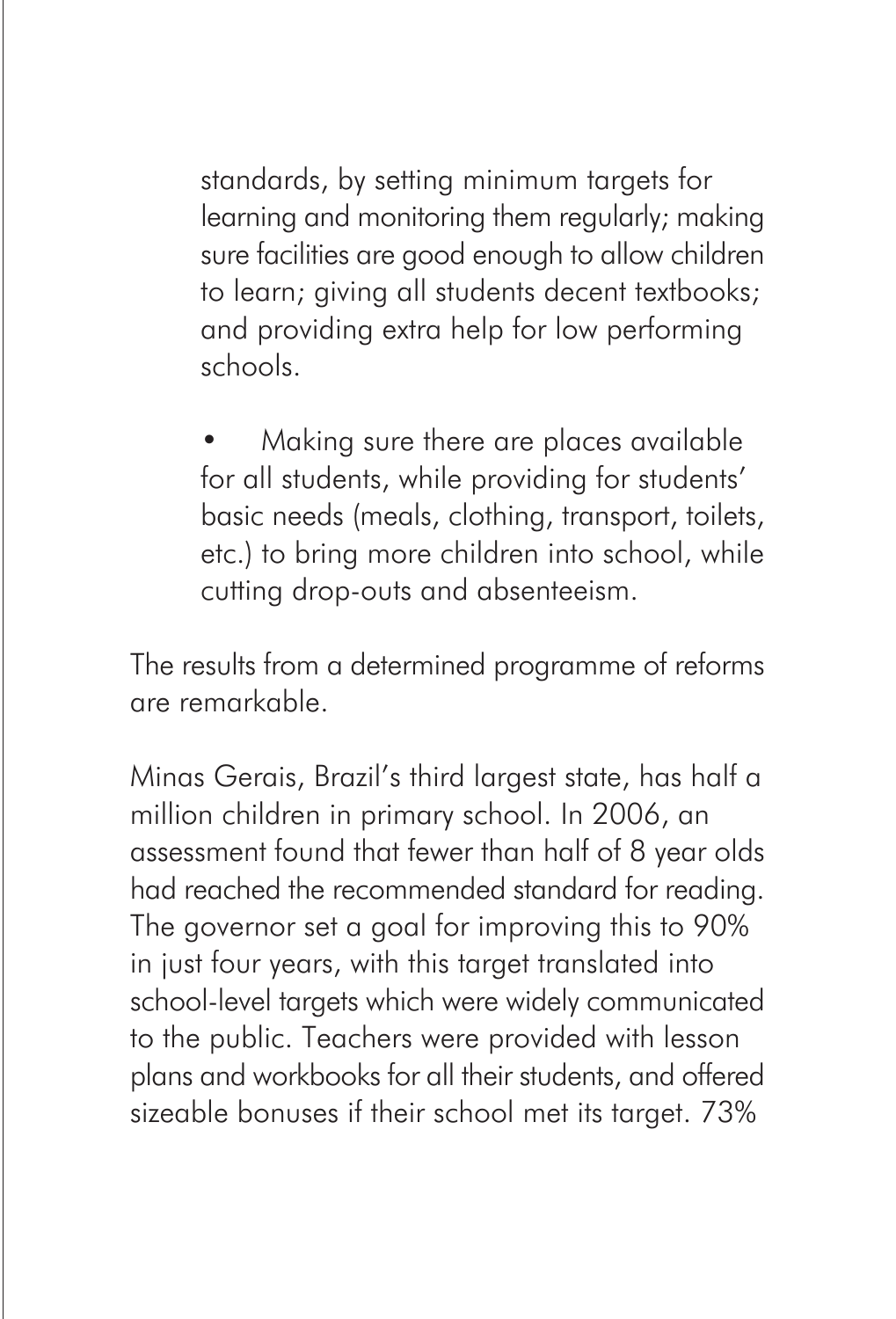of children met the reading standard in 2008 and 86% by 2010. In just four years, Minas Gerais achieved the best student outcomes of all Brazilian states.

Madhya Pradesh also took a regimented approach when the state's Chief Minister launched its 'Learn to Read' programme in 2005 after it discovered that literacy standards in its schools were very low. It rolled out a standardised teaching model across its system of 138,500 schools, while mandating that the 17 million students in those schools should spend two hours a day on literacy. Again, the results were impressive, with the proportion of 11 year-olds who could read a story increasing from 86% to 95%. At the same time, Madhya Pradesh offered school meals and free uniforms to encourage poor students to enrol, and bicycles to allow them to get to school.

Ghana provides another example of a country that began its reform journey by attempting to drive standards up to a minimum level. It also made rapid strides in increasing access. In 2004/05, only 59% of children went to primary school, a similar level of enrolment to that seen in Pakistan today. By 2008/09, 89% of children were in school, while almost all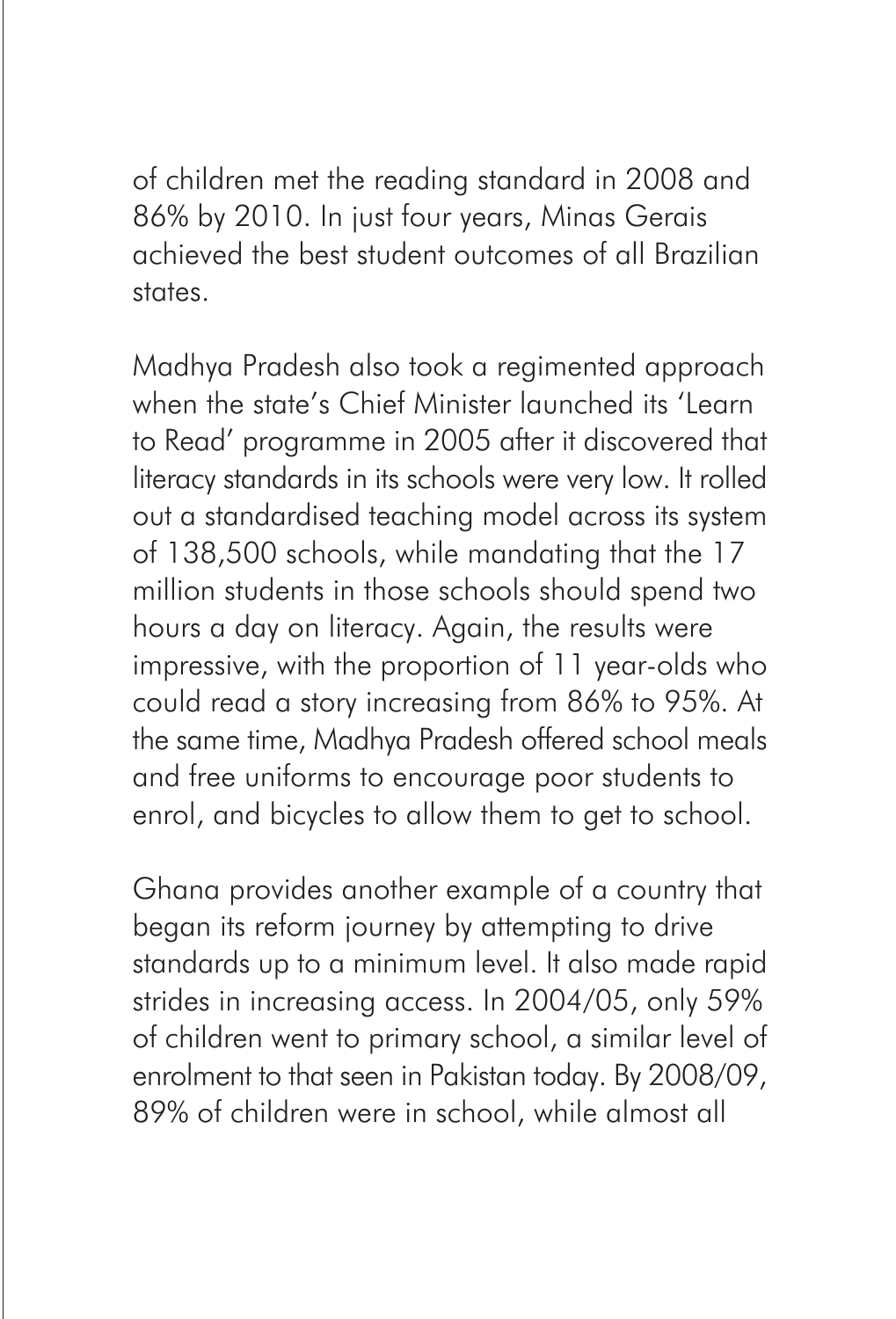children had text books, student health had been improved, and free meals were given to poorer students. If Pakistan's education system was to expand as quickly as Ghana's, a million additional children would need to receive primary schooling *each year*, with universal access to at least a basic education achieved well before 2020.

# Igniting reform

So we can say with certainty that rapid progress is possible, even in a dysfunctional education system like Pakistan's. But what begins the process of reform?

Our research suggests that countries that have ignited reforms, and implemented them faithfully over time, rely on at least one of three events to get them started. A political or economic crisis may force a rethink, as governments scramble to carve a new path to a prosperous and secure future. A ground-breaking report can bring home the seriousness of a country's educational challenges, shaking the status quo and leaving the government with 'nowhere to hide'. Or an energetic and visionary leader can take upon him or herself the duty of driving reform. Of all these factors, leadership, whether political (President, Prime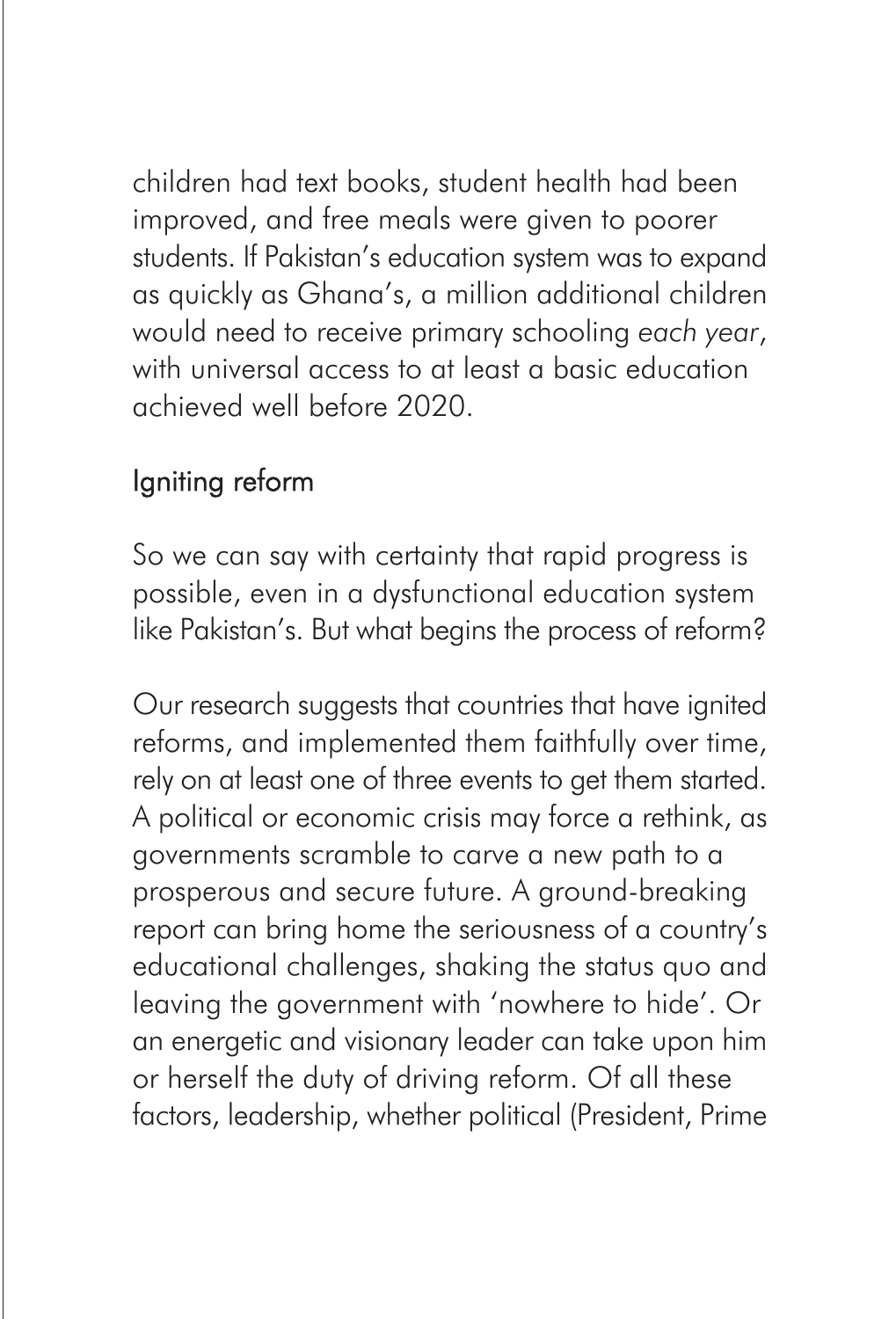Minister, Chief Minister) or strategic (Minister or Secretary of Education), is by far the most important.

In Pakistan, leadership for education has historically been lacking. It is striking that the country has devoted a much smaller proportion of GDP to education than many comparable countries. While the government's recent commitment to increasing that proportion to

4% is welcome, the current level remains, unacceptably, below 2% and has not risen since the commitment was made. The pitiful truth is that the state fails to collect even a fraction of the tax revenue it should and then spends too little

"Of all these factors, leadership, whether political (President, Prime Minister, Chief Minister) or strategic (Minister or Secretary of Education), is by far the most important.

of that meagre amount on educating its people.

Despite this, I strongly believe that there is a genuine prospect of successful education reform now and that this time it really could be different. While inevitably the floods and the security situation have dominated Pakistan's attention in the last year, crisis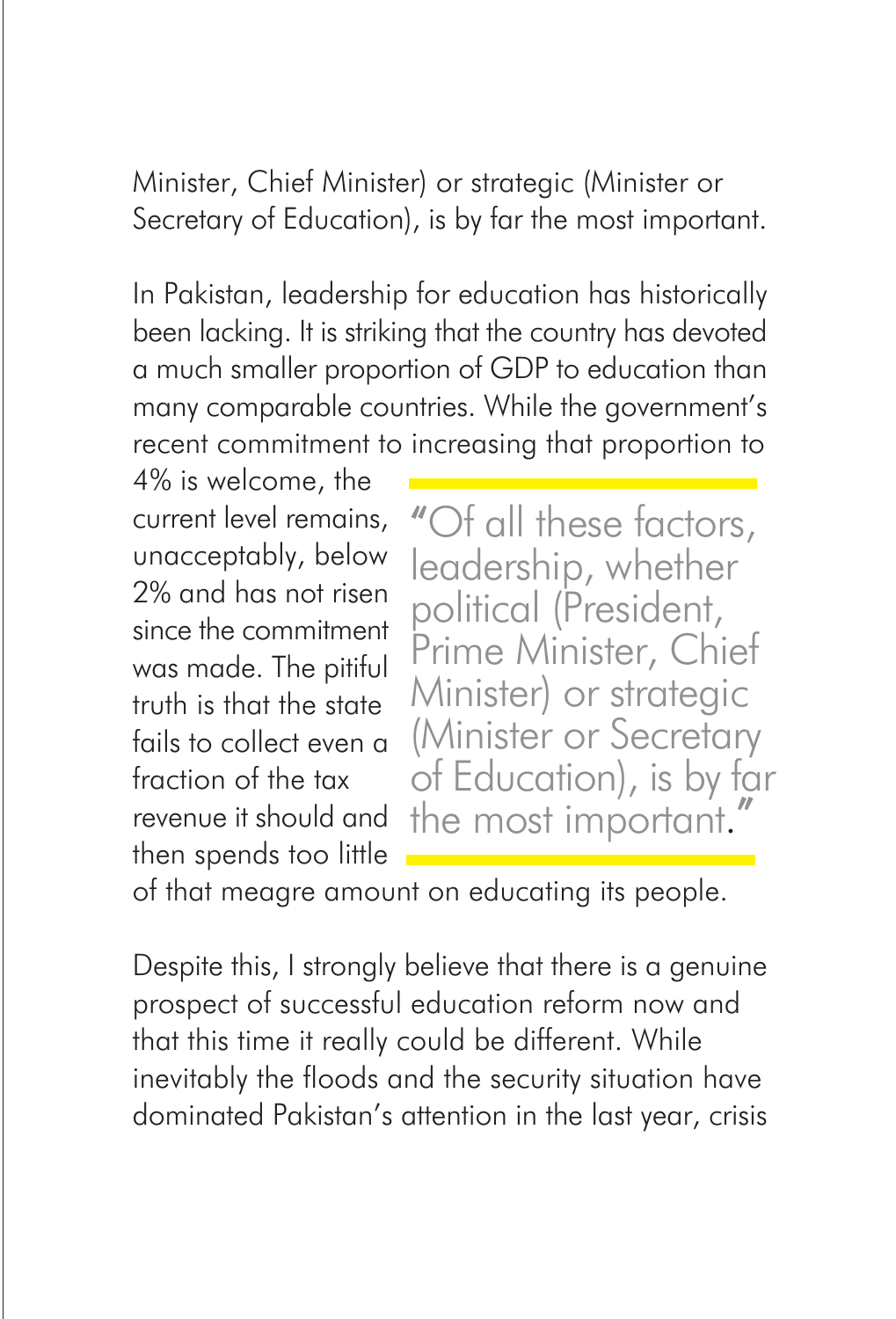has created a recognition that unless progress on security is matched by improvements in the basic services the state provides to the people, sustained development - economic, social and political - will not be possible. Moreover, the global economic crisis has sharpened the understanding among Pakistan's leaders that the country's economic prospects depend more than ever on vastly improving the school system, while awareness is growing of the seriousness of the education emergency facing Pakistan.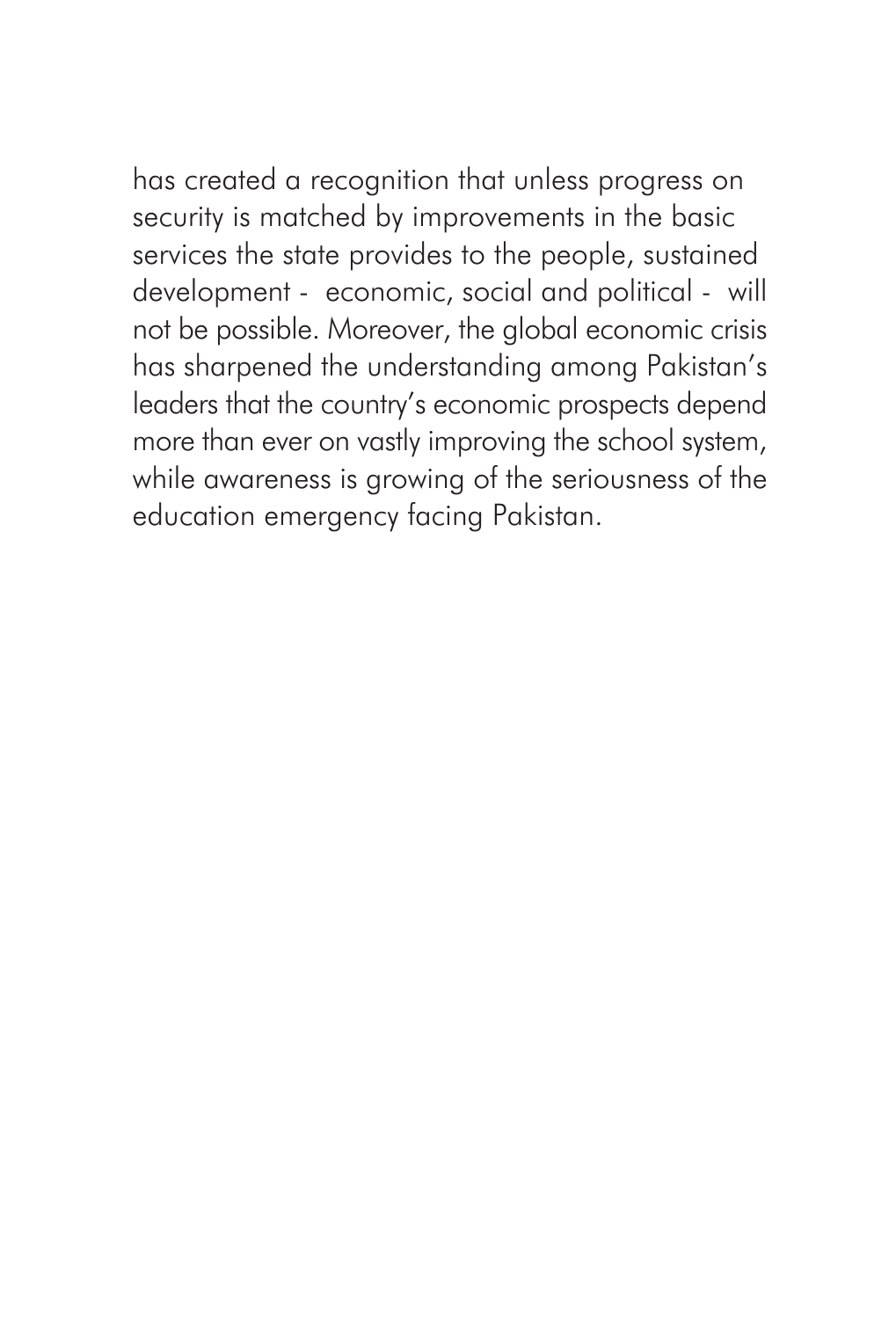#### Three

# Rising to the **Challenge**

n any existing system, however poor, there are **E** entrenched interests benefiting from the status quo which can be expected to resist change actively or passively. Experience tells us, not just in education, that it is much easier to block change than to make it happen, much easier to identify the risks of change than the risks of doing nothing, much easier to destroy than create.

It is these circumstances that make courageous political leadership essential for sustained education reform. Transforming Pakistan's education system will, for example, require effective performance management of teachers and principals. The best teachers and principals will no doubt welcome it; however, the teachers who collect a salary but rarely go to school will inevitably resist - and in some cases they will be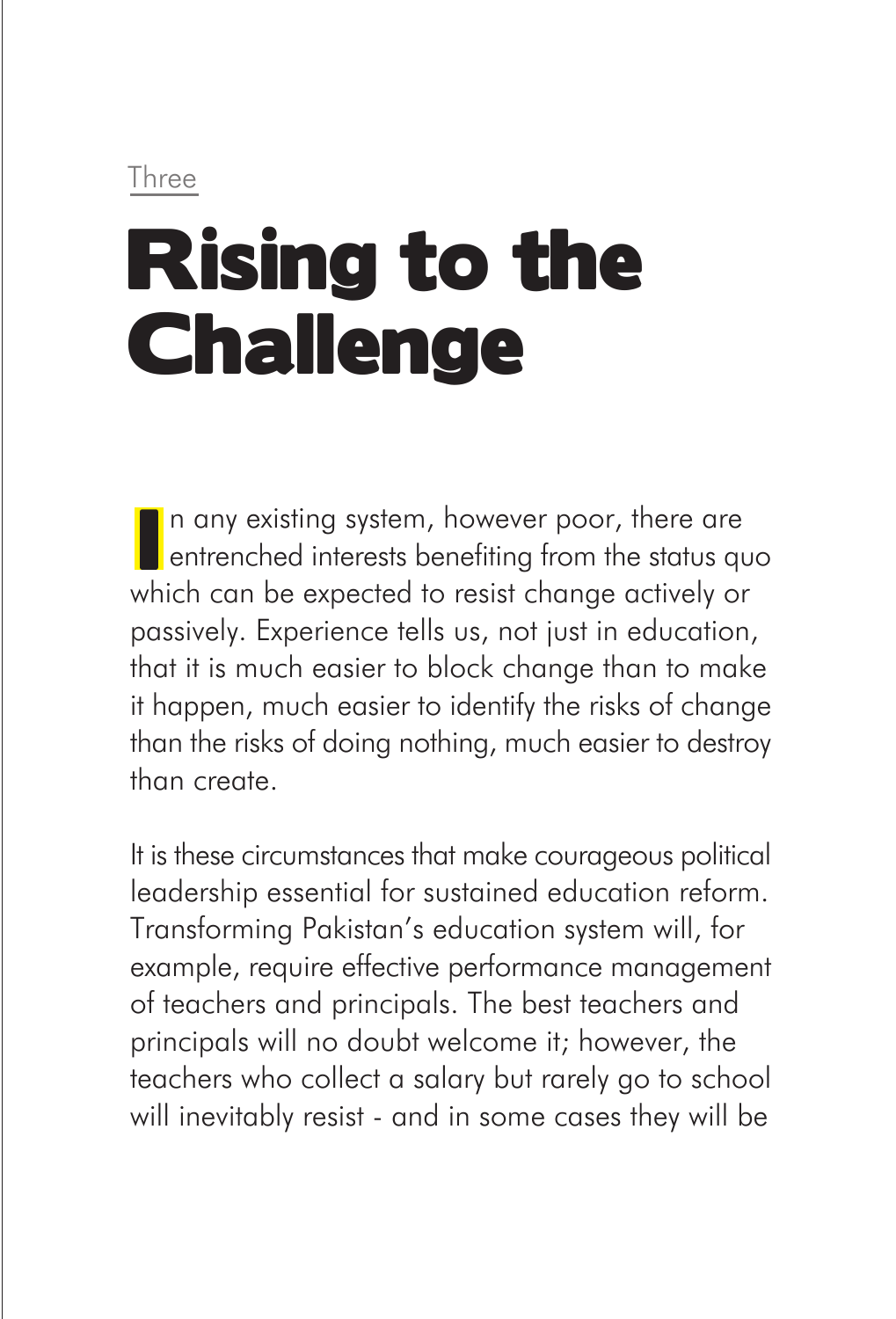well-connected. Similarly, government school teachers, who often earn more than twice their private sector equivalents, are likely to oppose government funding for low-cost private education precisely because of the threat it poses. Moreover, habitual political practices that stand in the way of progress, such as the appointment of education administrators on grounds of politics rather than merit, will have to be swept aside. Indeed, the sheer turnover of senior administrators prevents progress. In the year I have been involved in Pakistan's education, there have, for example, been three or four different secretaries of education in each of Sindh and Balochistan. These examples are not untypical.

The phrase is easy to use but what does "sustained political will" look like in practice? For a start it is never a question of just one person; the demands of education reform require what I have called, taking a phrase from John Kotter, "a guiding coalition" seven to ten people in key positions who share a commitment to reform and an understanding of what it will require, including facing up to home truths such as the need to move to appointment of administrators strictly on merit and to tackle endemic corruption. Such leaders also need to be willing to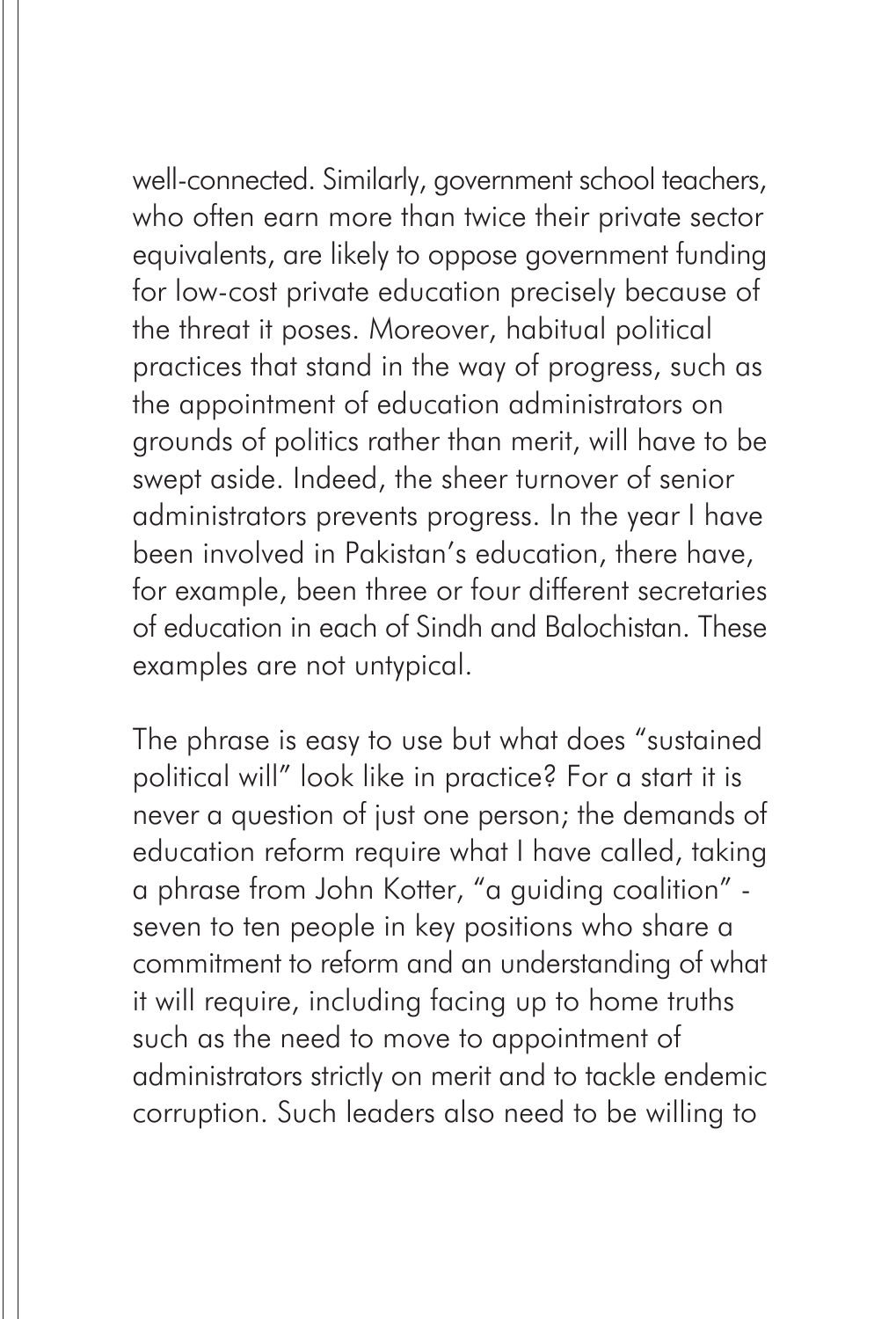take risks to overcome the deadweight of decades of failure.

Above all, national and provincial leaders need to persist in their strategy because, if education reform in Pakistan is to make the required difference, it will take a decade at a minimum. For this reason the guiding coalition needs to build ever-widening circles of leadership; more and more people inside the system who share the sense of mission and the understanding of what it requires; more and more people outside the system - business leaders, for example - willing to provide the necessary public support, particularly when the going gets tough.

# Coherent Strategy

In 2010, the Pakistan Education Taskforce identified seven key strands in the 2009 National Education Policy, which offers a disarmingly honest review of the terrible problems facing the country's public education system.

Our plan can be explained simply and easily, both to those who work in the education system and to the citizens who depend upon it for their future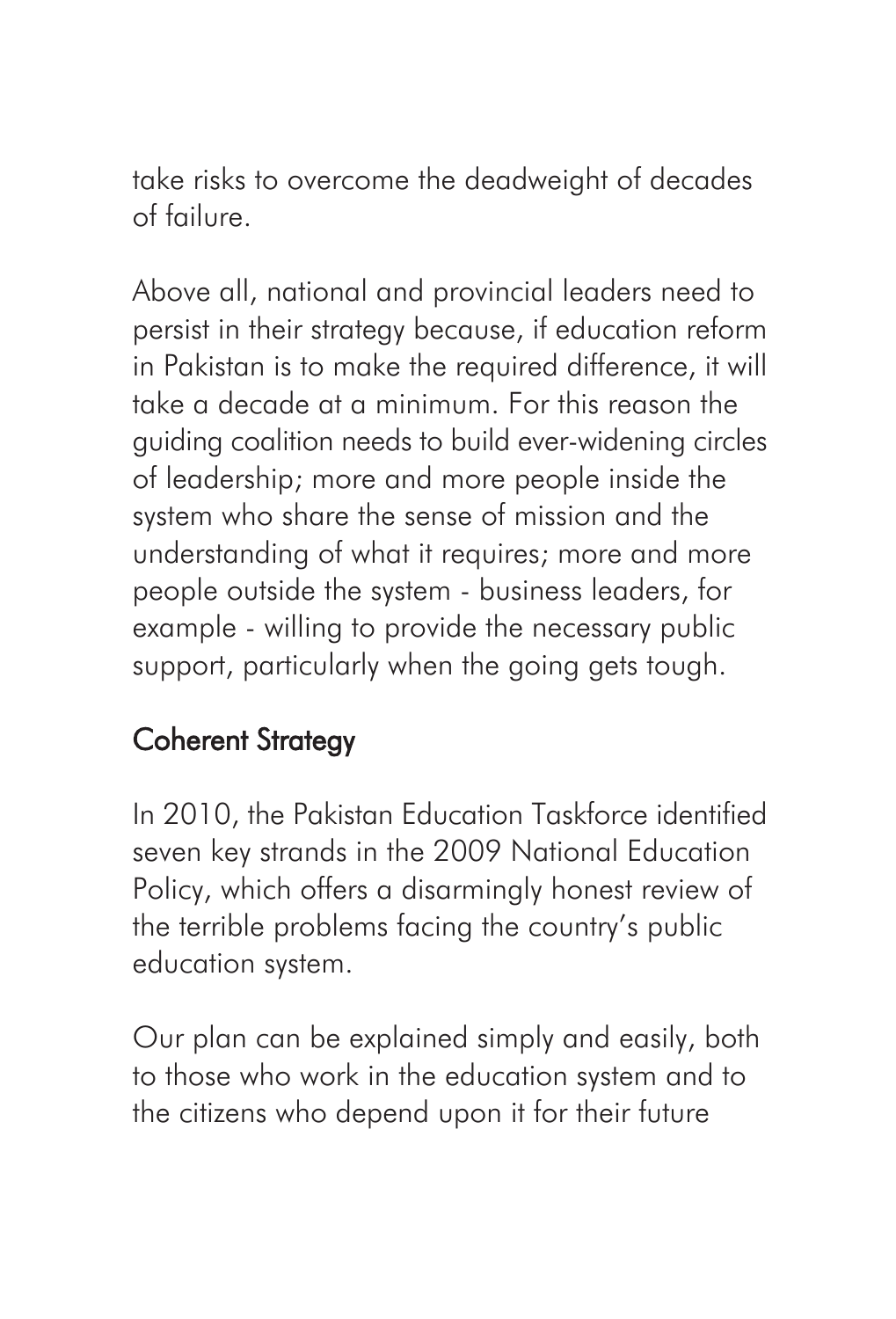learning. As the global evidence suggests, the Task Force's account combines accountability and capacitybuilding or, in simpler terms, pressure and support. This combination, if put in place and sustained, will work.

The pressure for change will come from three sources. First, there should be clear standards for all students in Urdu or the mother tongue, in English, and in Maths and Science. Similarly there should be clear definitions of "good" for schools, districts and provinces.

Second, simple, clear processes for monitoring performance should be put in place at every level. With USAID and the World Bank's leadership, the National Education Assessment System (NEAS) needs to be reinvigorated and become routine. Regular student assessments (as Punjab has already embarked upon) as well as school reviews and district reviews are essential.

Third, a major national public advocacy campaign is needed so that every community and, indeed, every parent, becomes aware of what they should expect of the schools in their local area. They have a right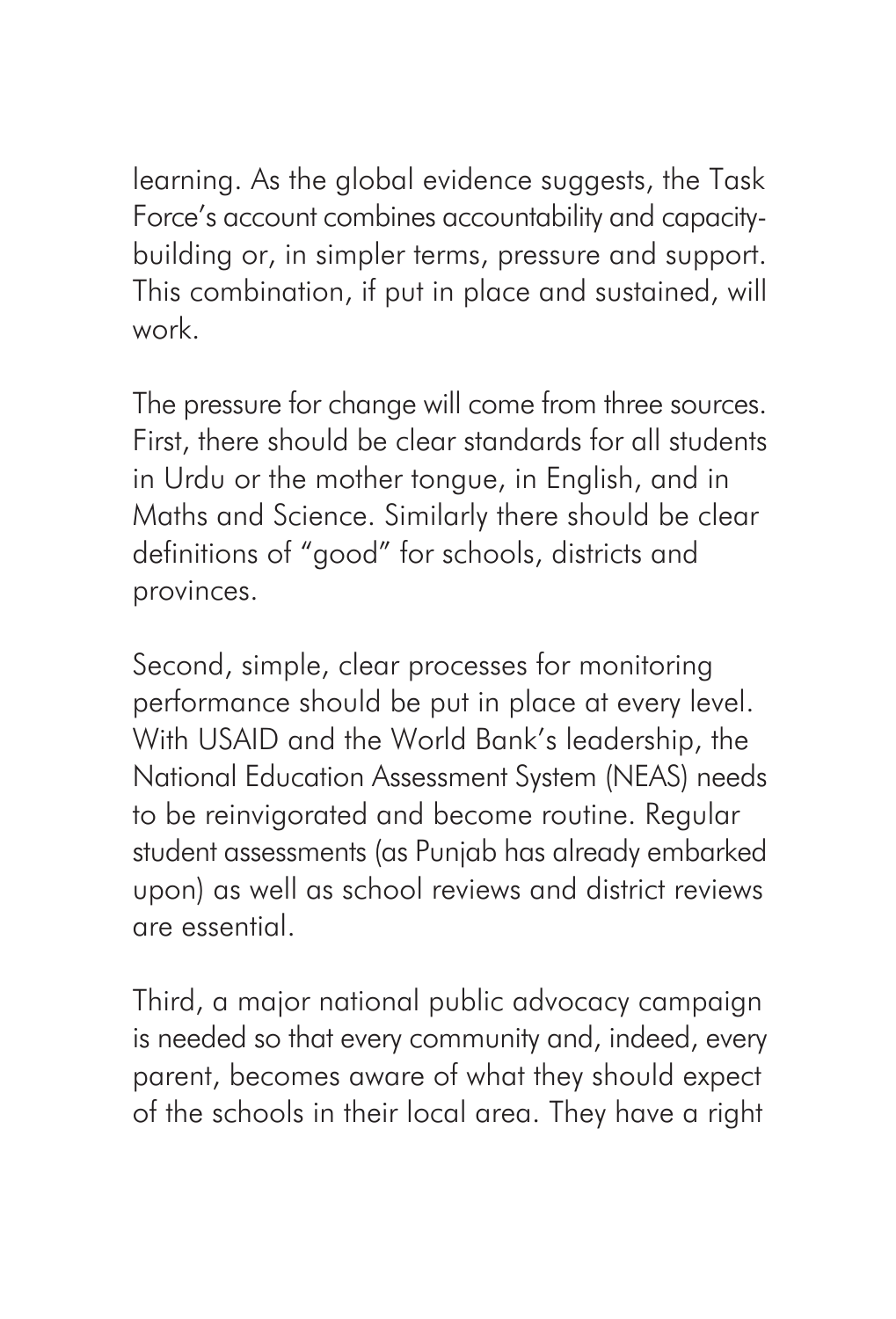to a school which is open on a minimum of 180 school days per year, has effective teachers who are present every day, has the necessary basic facilities and has textbooks for every child. Moreover, it should be easy for parents and communities to complain when these conditions are not met, perhaps, for example, via a free-phone line. The Sindh Education Foundation, for example, has signboards outside the schools it funds and, according to Anita Ghulam Ali, the remarkable veteran educator who leads it, parents use the mobile phone number on the sign to call her, sometimes even in the middle of the night!

The increase in media attention for education in the last year is encouraging but we need to see the level of citizen pressure taken to a new level. Now media organisations are considering creating a major campaign to mobilise citizens and put pressure on government to prioritise education as, for example, Geo has done so successfully on a range of social issues in the past. This is potentially transformative; if it is successful there will be no hiding place for corrupt officials or absentee teachers and principals.

The support for change should have four aspects. First, drawing on models such as the Punjab Education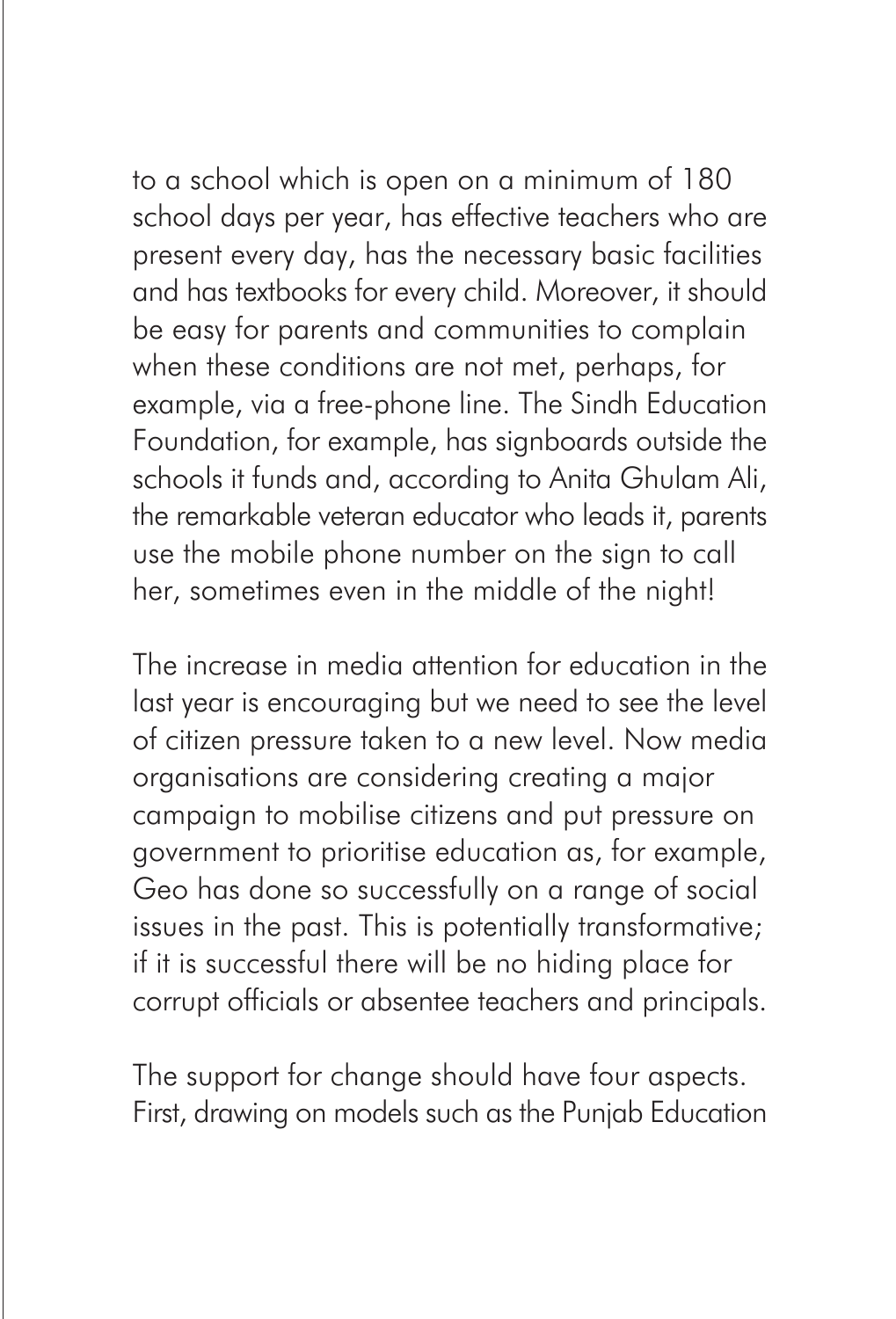Foundation, a public-private partnership that has put 800,000 students into school, the state should seek to expand rapidly the number of school places in the low-cost non-government sector, whether private or not-for-profit. Where non-government schools accept state funding certain obligations should apply, including quality assurance arrangements. In this way, provinces could rapidly provide many more good school places. For example, given the dire state of affairs in Karachi, it is clear that there is no solution without something along these lines; the moribund government sector has neither the quality nor the scale the crisis demands.

The second aspect of support focuses on ensuring that teachers have the skills necessary to teach the curriculum. This requires high quality professional development and the curriculum materials, especially good textbooks and teacher guides, to enable each teacher to teach each lesson well. Here again there are models that work all over Pakistan, even while the vast majority of the provision is ineffective. The keys to success, therefore, are to ensure that professional development and text books are aligned with standards and assessments and that the system learns from known successes. For example, good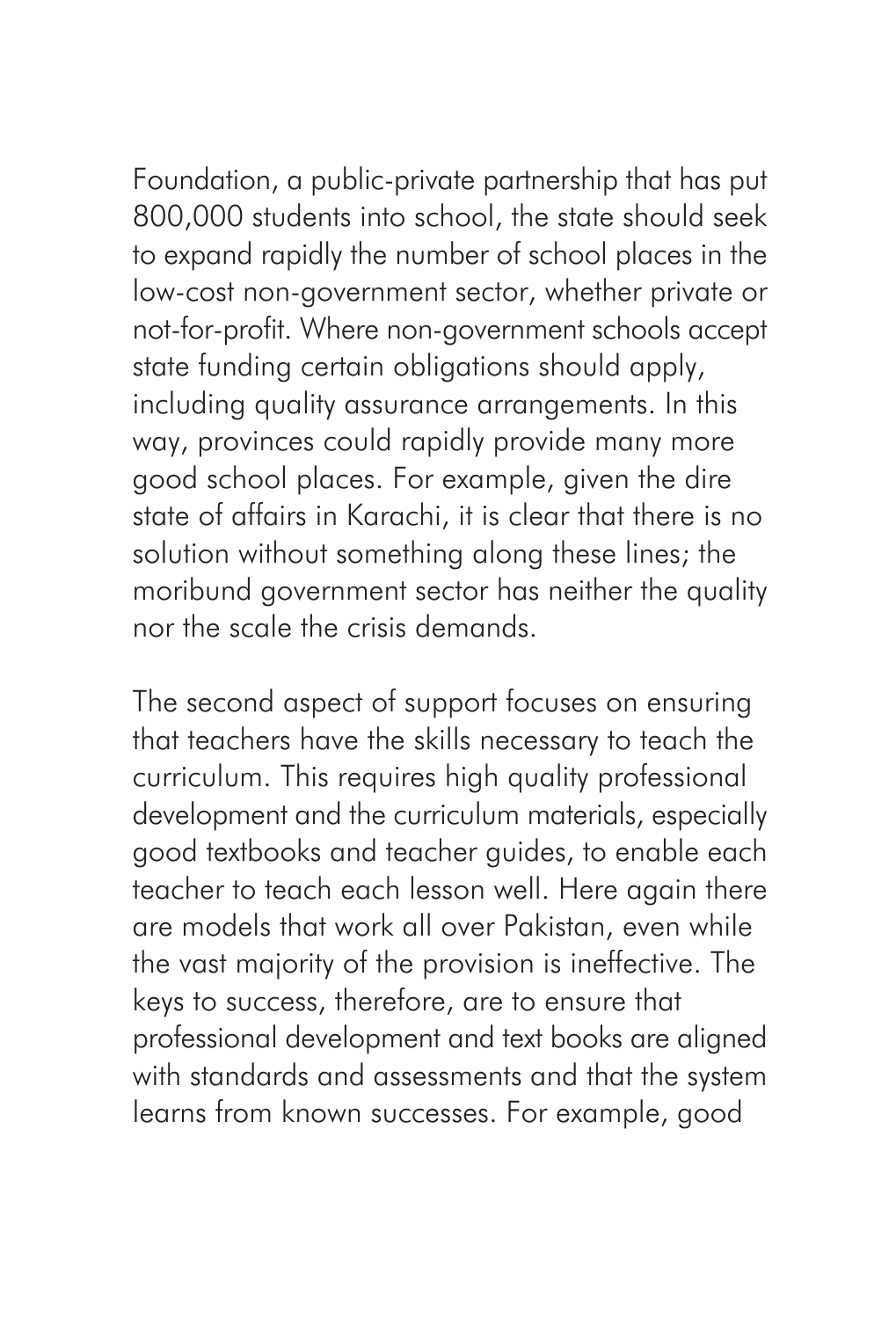practical teacher guides would really help teachers achieve basic standards of performance. Meanwhile, successful professional development involves coaching and modelling by effective practitioners working in classrooms alongside teachers - not sending individuals to dreary courses unrelated to daily reality.

The third aspect of support recognises that, however much the non-government sector may expand, the vast majority of school places across Pakistan will remain in the traditional public schools for the foreseeable future. This makes it essential to improve the quality of management and administration at every level, from the school, through districts and provinces, to the federal government. In the jargon, this is a challenge of capacity- building - the capacity of head teachers to improve school performance, of district administrators to manage quality and of federal and provincial administrators to translate policy into practice and strategy into delivery. Unannounced visits to government schools, even in well-reputed districts, reveal massive inefficiencies such as absent headteachers, absent teachers and poorly managed facilities.

The definitions of "what good looks like" mentioned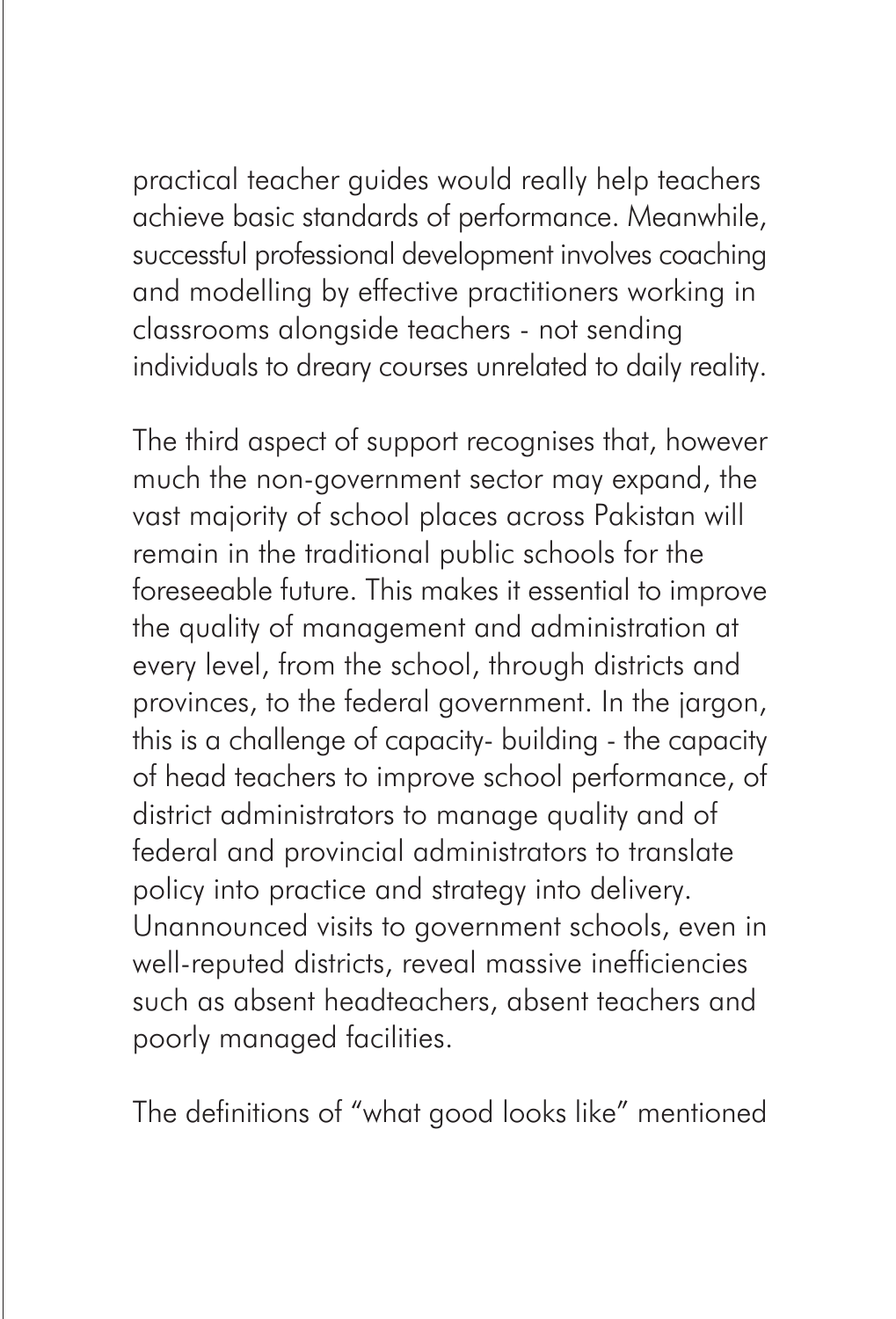earlier, should inform well-designed capacity-building at each level in the system. Even more importantly, political leaders need to ensure all key appointments are based not on patronage but on performance.

The fourth and final aspect of support is the obvious, but essential provision of good basic facilities buildings with water, electricity, toilets, boundary walls, desks and chairs and good text books, universally available. The absence of such basic provision across large swathes of Pakistan in the early 21st century is frankly scandalous. Too often this failure is attributed solely to the absence of resources; in reality it should also be attributed to the absence of effective administration. For instance, among low-cost private schools in Karachi, over 95% have electricity whereas, among the government schools, only 50% do, even though the capital investment in the latter is many times greater than the former.

### Implementation

If these seven strands of reform were advanced in combination, the performance of Pakistan's education system would improve steadily and significantly.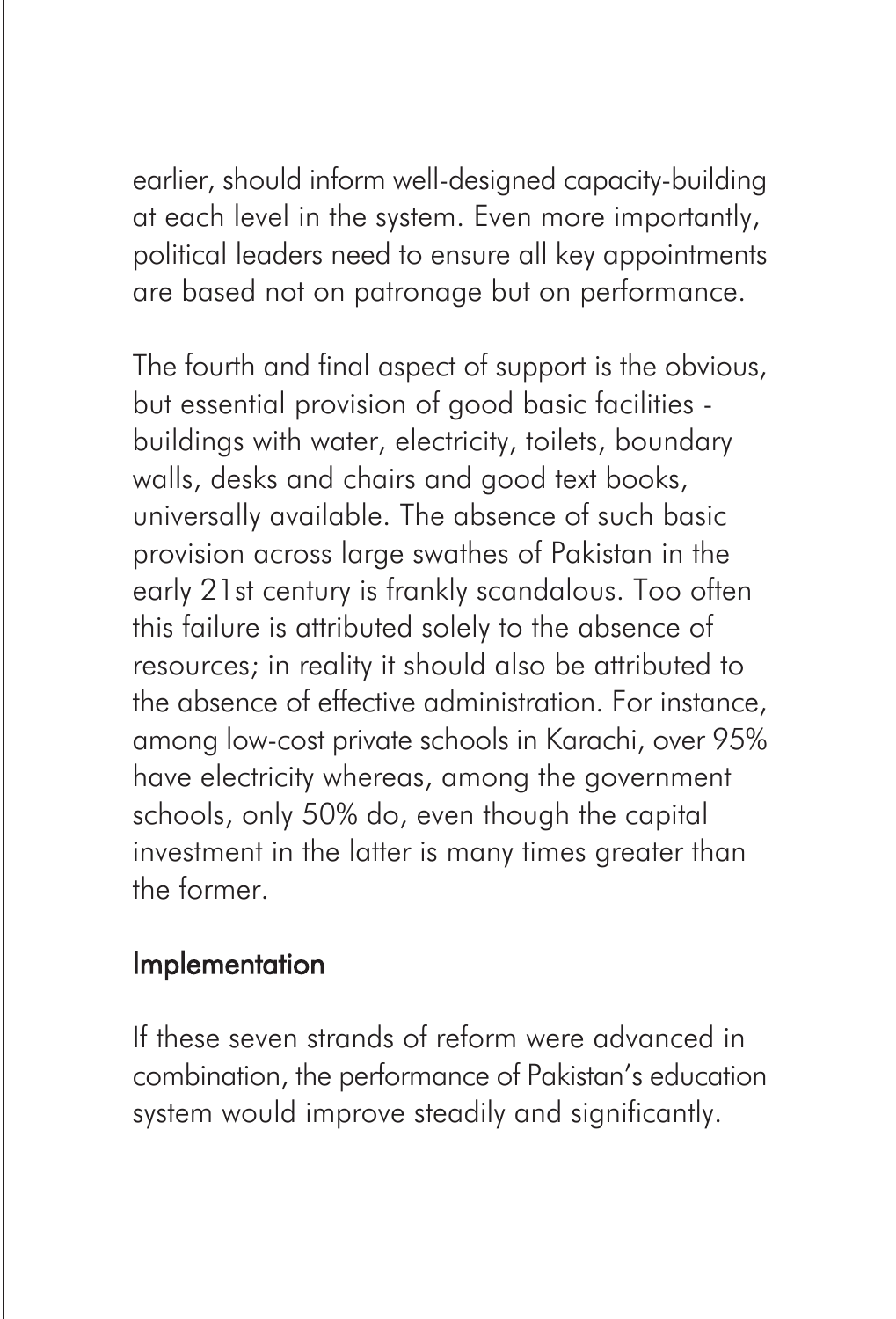Needless to say, setting them out on paper is the easy part; the real challenge is getting it done. That is why the government of Pakistan and each provincial government must make a highly visible commitment to its people - constantly reiterated - that they are resolved forcefully to tackle the education emergency. I was impressed in a recent meeting by the willingness of the Chief Minister in Balochistan to make such a commitment.

The second step should be for the entire international community, especially the major donors, to get behind the strategy and to integrate their support. Too often around the world, including in Pakistan, the major donors - no doubt each with the best of intentions - have offered such a bewildering array of uncoordinated programmes and projects to support an education system that it often seems as if, to adapt a phrase of Michael Fullan's, "The helping hand strikes again and again and again." The result has been confusion and fragmentation rather than whole system reform. Balochistan's leaders have eloquently raised precisely this problem with me and in response the Task Force has sought to improve donor co- ordination around a Balochistan Education Action Plan.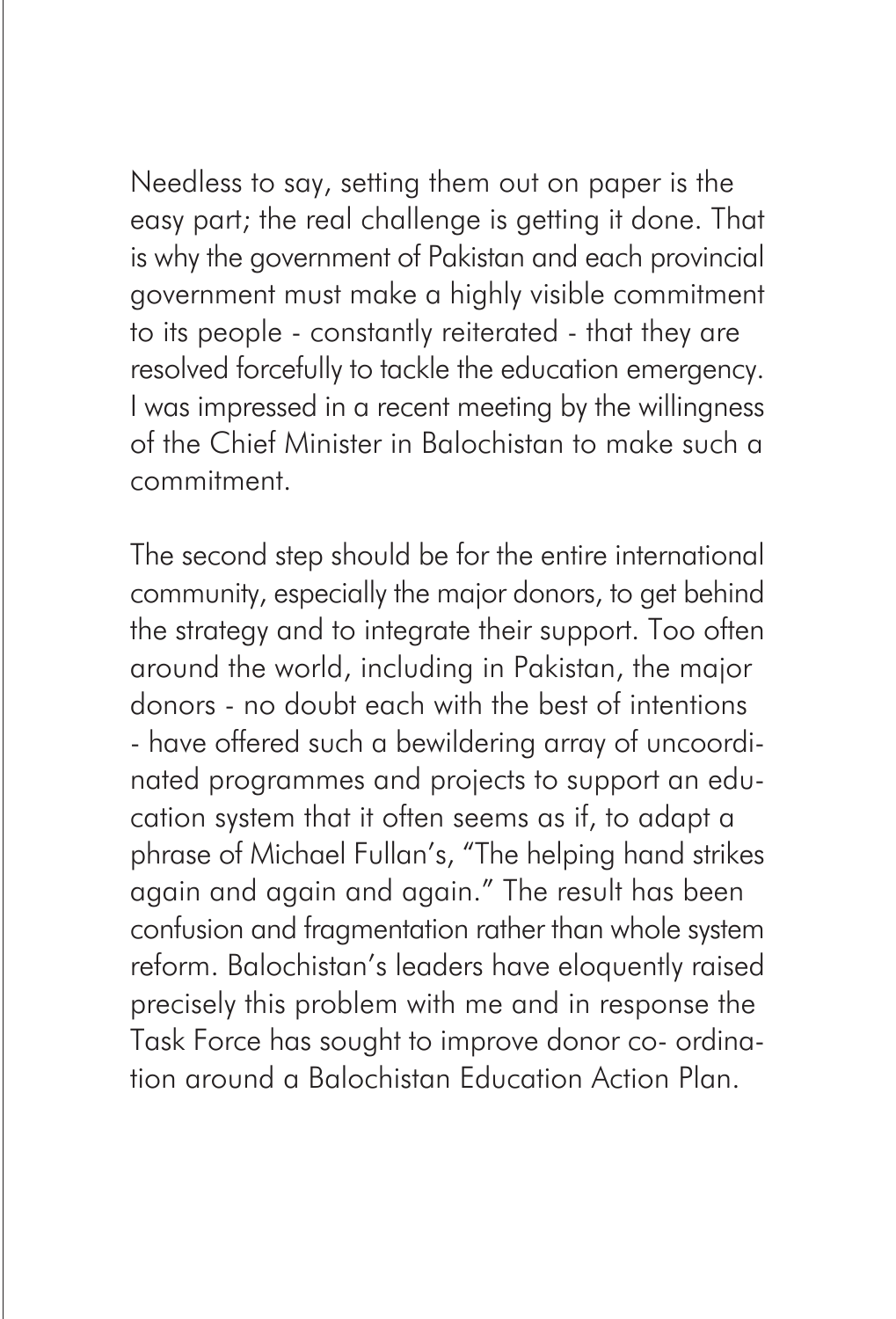If the provincial government embarked on delivering the strategy described here and all the major donors integrated their support behind it, the prospects for success would be vastly enhanced. The emerging close collaboration in support of this strategy among

USAID, DFID and the World Bank is a significant step forward, which needs to be deepened and sustained.

But the biggest challenge of all which - to hammer home the point - is implementation, implementation, implementation.

"A major national public advocacy campaign is needed so that every community and, indeed, every parent, becomes aware of what they should expect of the schools in their local area  $"$ 

As Michael Fullan and I say to governments around the world, getting the strategy right is difficult but only 10% of the task; the remaining 90% is getting it done. At the federal level, and in each of the provinces, the basic ingredients of driving delivery need to be put in place - clear goals and priorities, delivery plans, trajectories, routines for monitoring performance and problem-solving capacity.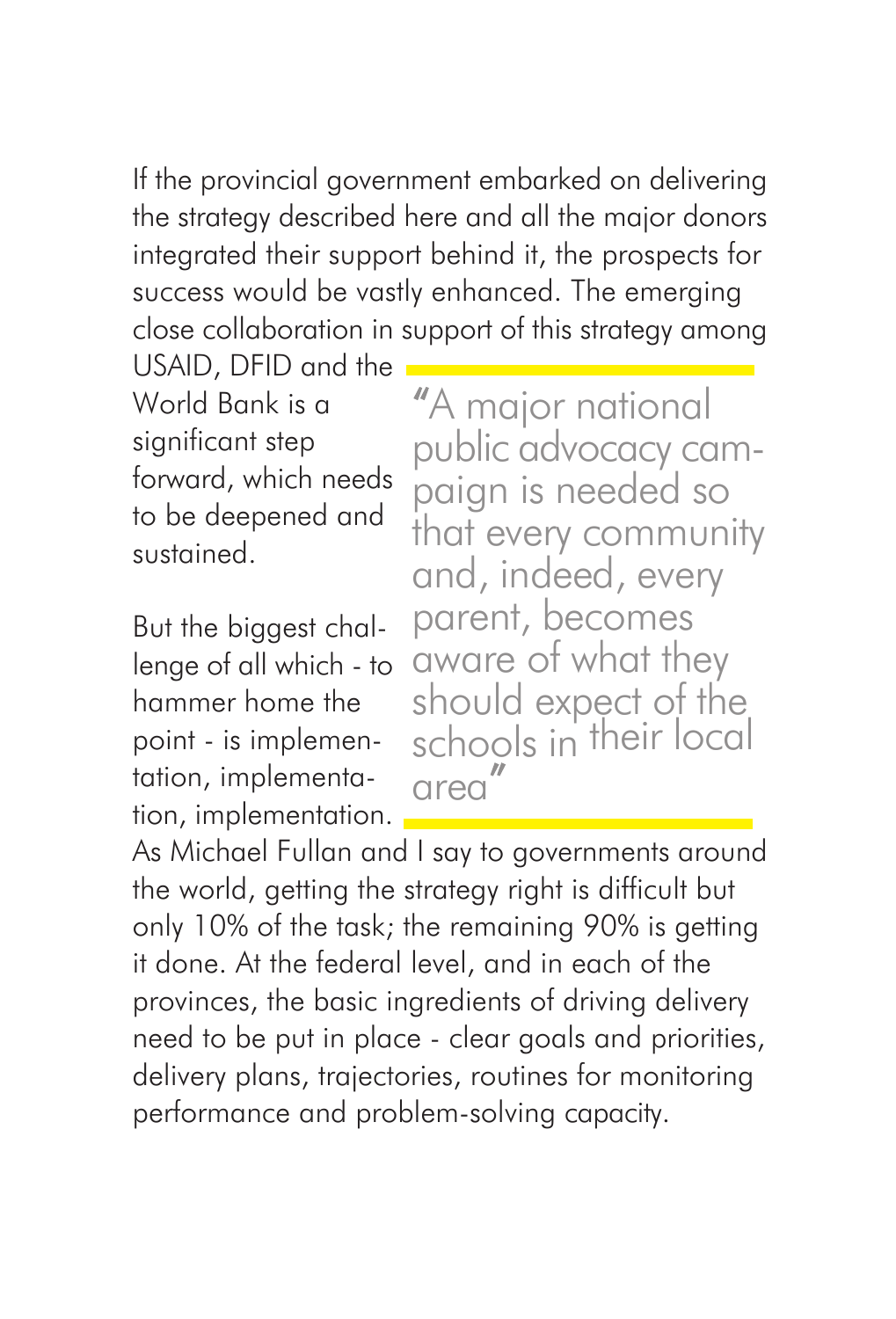So far only Punjab has begun to do this in a systematic way. The Chief Minister Shahbaz Sharif recently adopted a Roadmap for education reform based explicitly on the model proven in Minas Gerais in Brazil. His willingness to learn lessons from global experience should be a model for other provinces.

Every month, the Chief Minister personally reviews progress and ensures problems are identified early and resolved, meeting with his top ten education administrators to ensure they share his commitment to his Roadmap. Moreover, he and his Secretary of Education have committed to ensuring that key administrative appointments in the province, such as the 36 Education District Officers (EDOs) will be made on merit. Administrators at every level will also be given training in how to manage the system, not purely for survival, but to deliver results.

In other words, the Chief Minister and his team are dealing firmly with some of the binding constraints that have held Pakistan back in the past. There is every reason to think their strategy will deliver improved results within a year.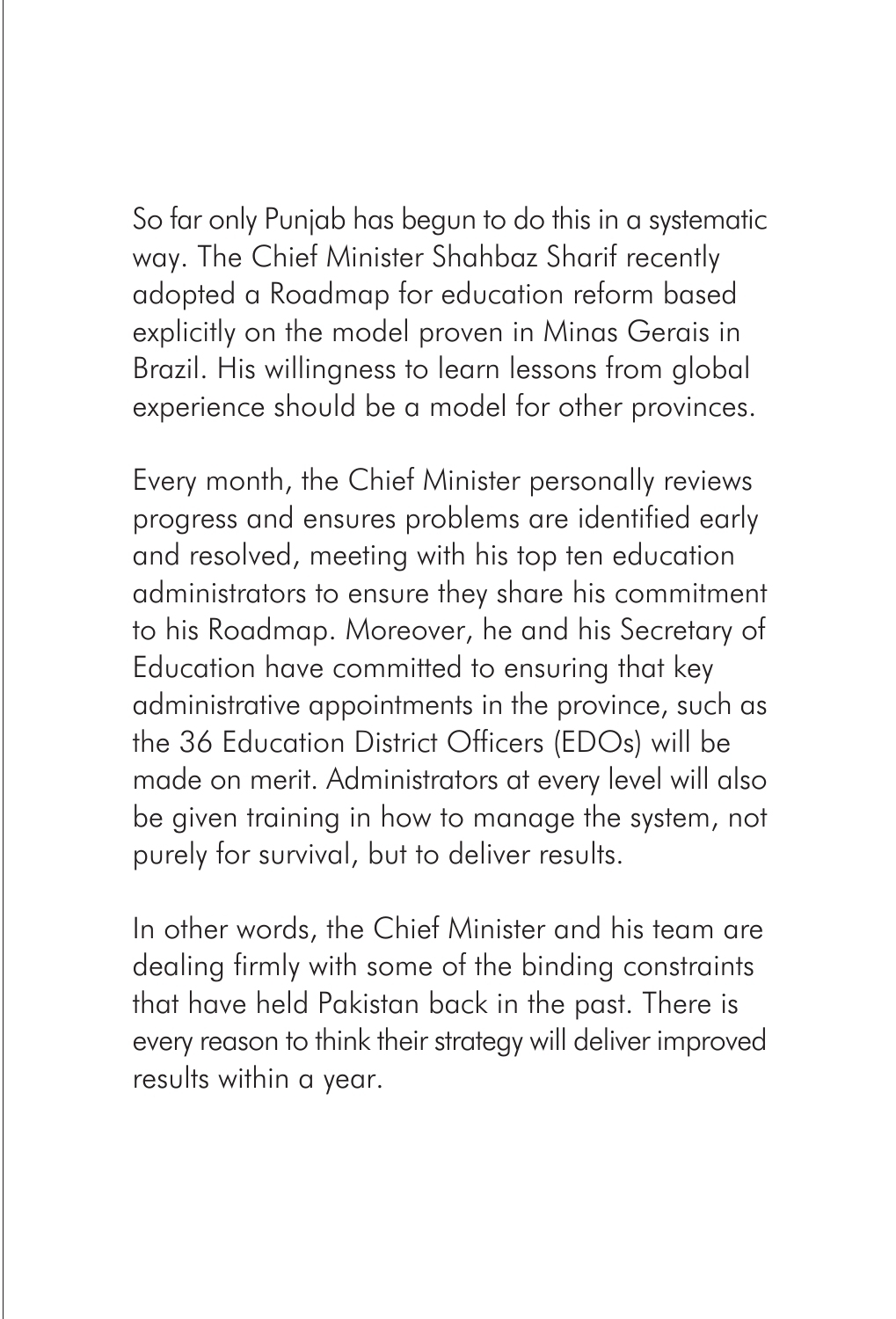# Conclusion

All of this - political leadership, the strategy and the Aapproach to implementation - will create the conditions for change.

But there is one further barrier to overcome: the barrier in people's heads. The story of education reform in Pakistan is an unhappy one. Let me give just three examples. The first five year plan in 1956 set a target of universal primary enrolment in five years. It did not happen. In 1979, another target of 68% enrolment by 1982 was set. It did not happen. In 1988, yet another target was set, this time for universal enrolment by 1992-93. Again, it did not happen. And, as we have seen, universal primary education has still not happened.

With this track record, no wonder Pakistan's education leaders are skeptical that this new venture will succeed. They need to suspend disbelief, to have the courage to start and to develop confidence as early progress becomes visible. They need to believe the lessons from around the world and apply them systematically. They will work. Nothing succeeds like success. In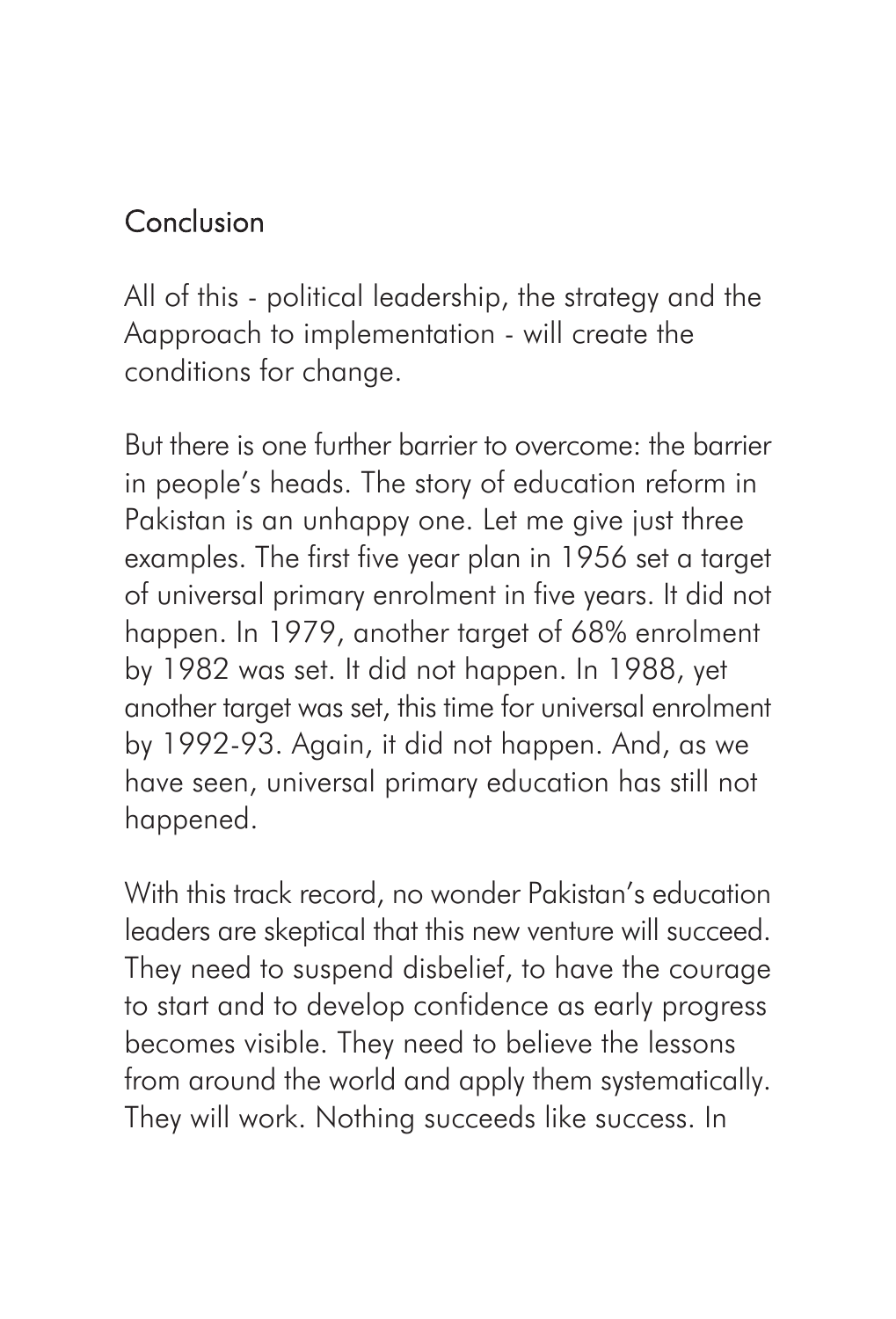2010, we saw the first steps in the right direction; in 2011 we will see real progress on the ground. People will begin to believe success is possible in Pakistan too. Not before time.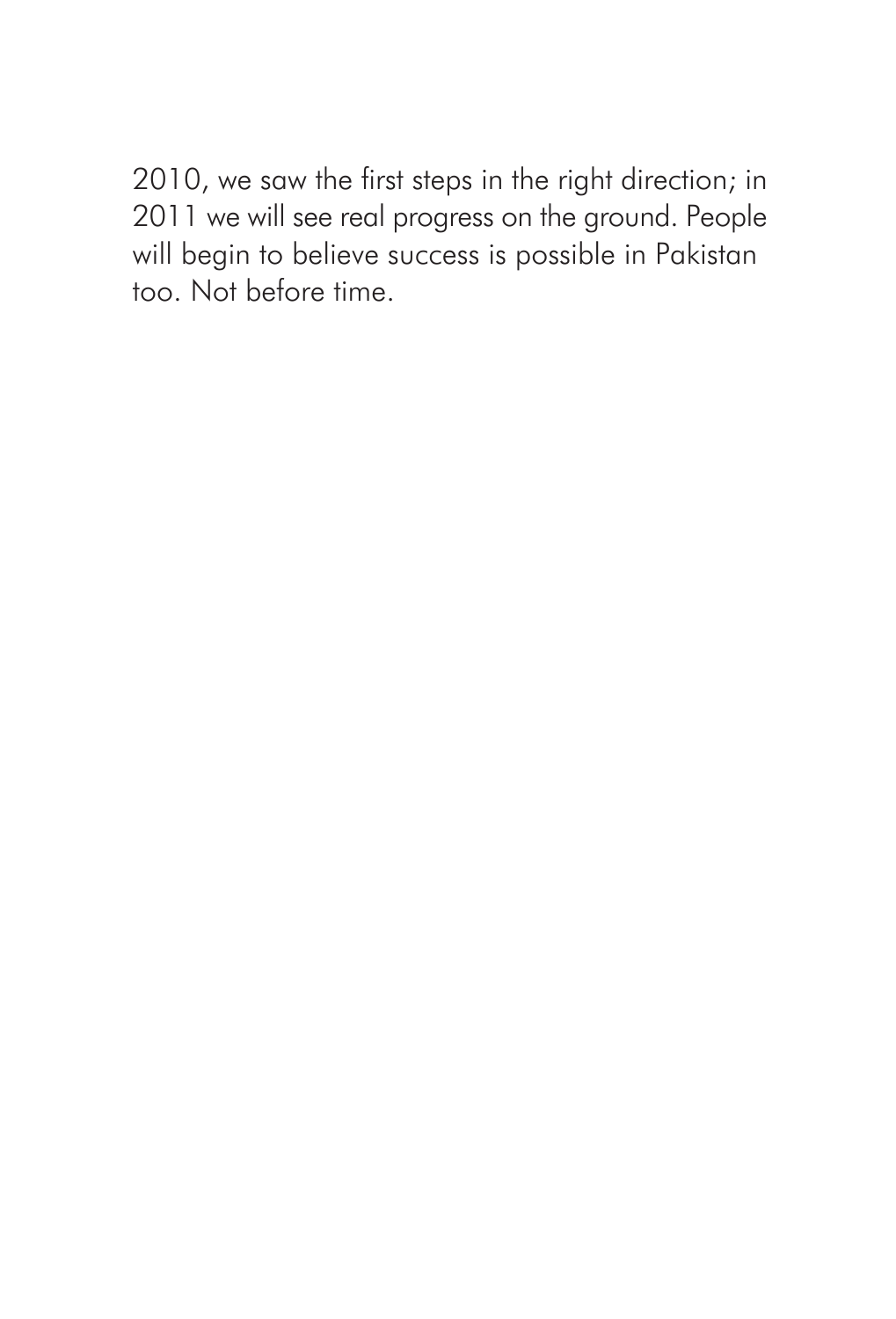### About the Author

Sir Michael Barber is co-chair of the Pakistan Education Task Force. In 1997, after serving as a Professor at the Institute of Education, University of London, he became Chief Adviser to the Secretary of State for Education on School Standards. In 2001, British Prime Minister, Tony Blair, asked him to become his Chief Adviser on Delivery.

As Head of the Prime Minister's Delivery Unit he was responsible for the oversight of implementation of the Prime Minister's priority programmes in health, education, transport, policing, the criminal justice system and asylum/immigration. After leaving government, he was appointed as head of McKinsey & Company's Global Education Practice.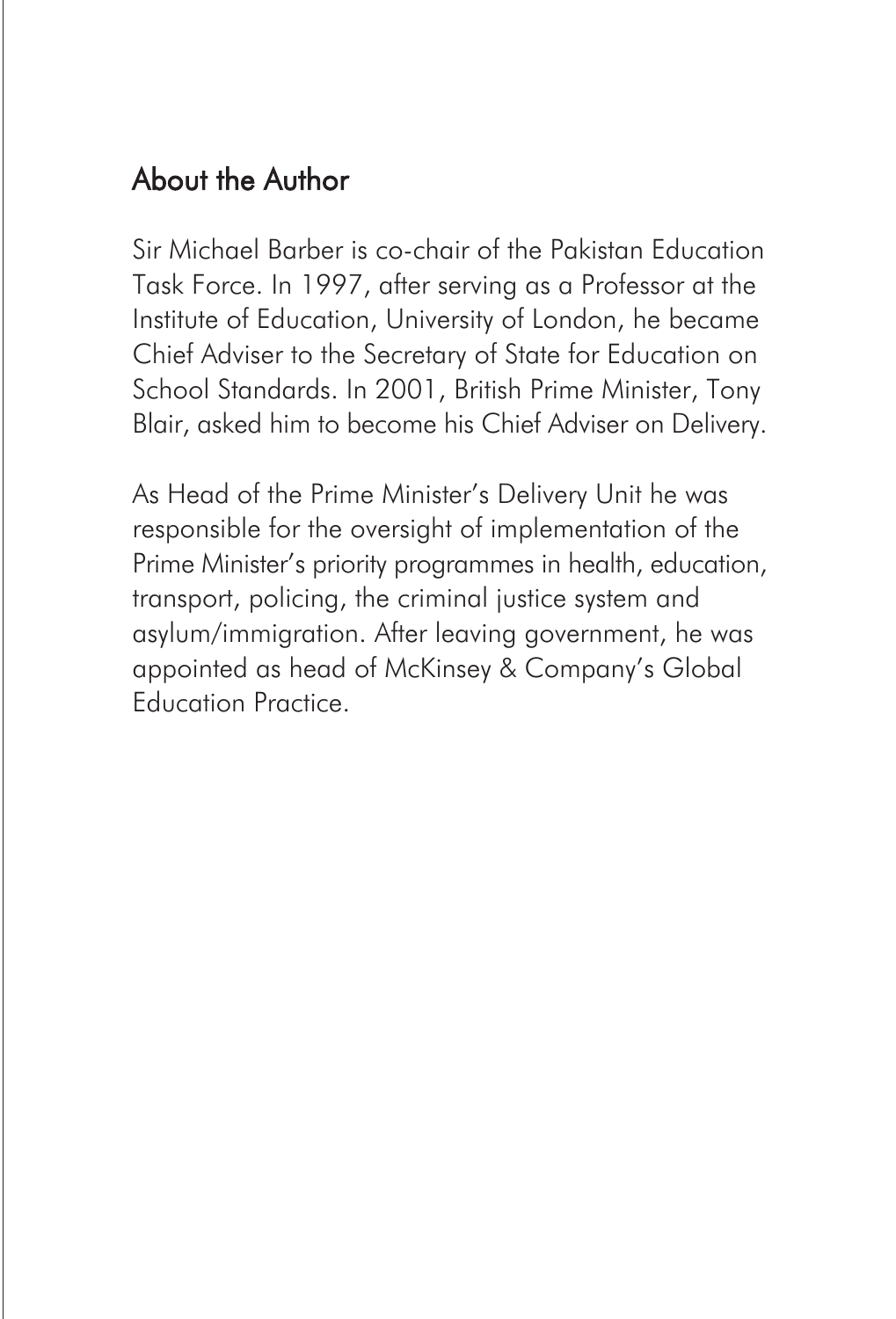## Bibliography

Andrabi, T., Das J., Khwaja, A., Vishwanath, T., Zajonc. T., Learning and Educational Achievements in Punjab Schools (LEAPS): Insights to Inform the Policy Debate, (World Bank, 2008).

Albinia A., Empires of the Indus: The Story of a River, (John Murray, 2009).

Barber, M., Instruction to Deliver: Fighting to Transform Britain's Public Services, (Methuen, 2008).

Bennett-Jones, O., Pakistan: Eye of the Storm, (Yale University Press, 2009)

Bloom, A., Pakistan's elite faces up to a future of reforms, not feudalism, TES, (2 April 2009).

Government of Pakistan - National Education Policy, 2009.

Ghani, A., Lockhart, C., Fixing Failed States: A Framework for Rebuilding a Fractured World, (OUP, USA, 2009).

Kotter, J., Leading Change, (Harvard Business School Press, 1996).

Leadbeater, C., Wong, A., Learning from the Extremes, (Cisco, 2009).

Mourshed, M., Chijioki, C., Barber, M., How the World's Most Improved School Systems Keep Getting Better (McKinsey, 2010)

Sacks, J., The Home We Build Together: Recreating Society, (Continuum International Publishing Group Ltd., 2009).

Tooley, J., The Beautiful Tree: A Personal Journey into How the World's Poorest People are Educating Themselves (Cato Institute, U.S., 2009)

Whelan, F., Lessons Learned: How Good Policies Produce Better Schools, (2009).